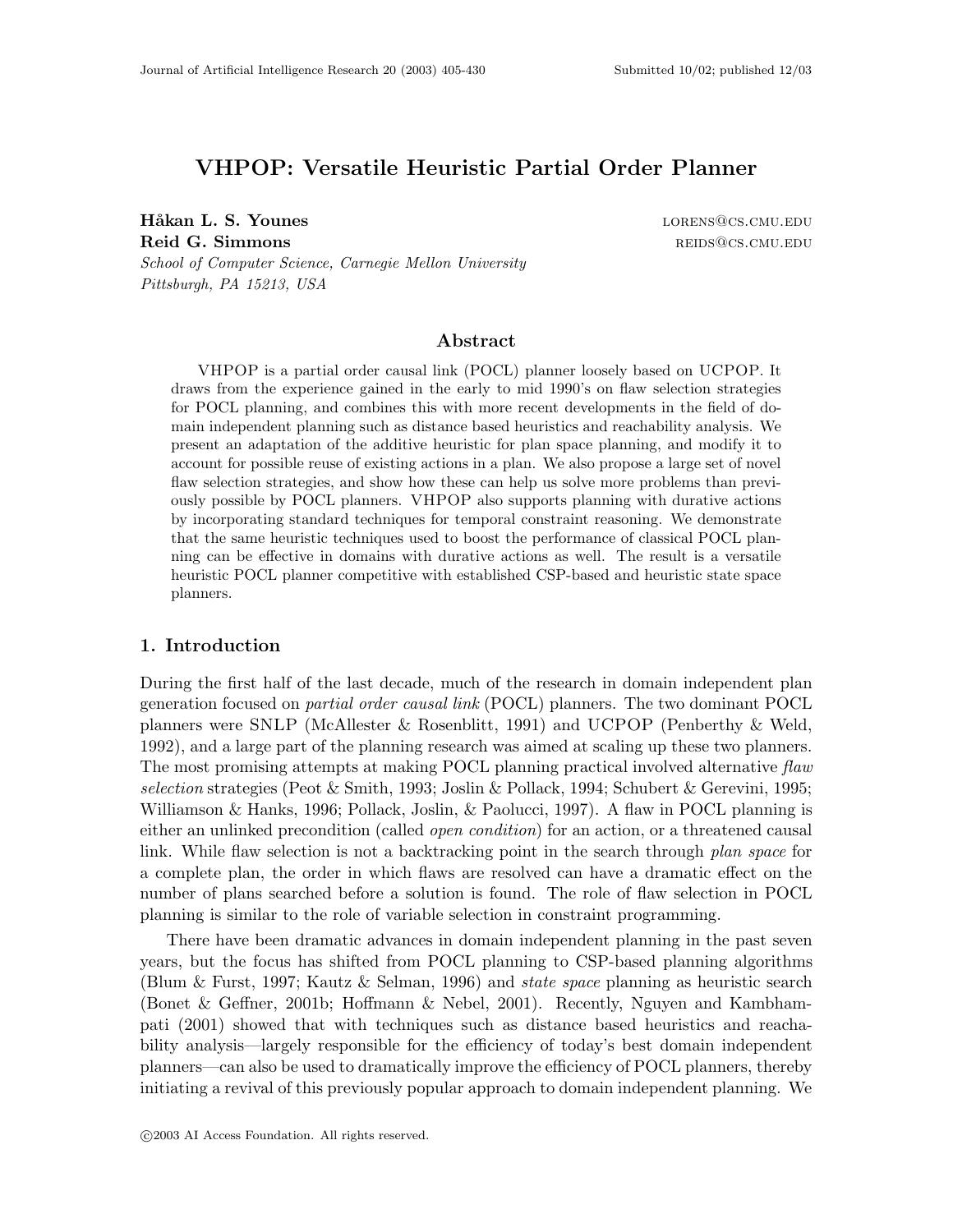have drawn from their experience, as well as from experience with flaw selection strategies from the glory-days of POCL planning, when developing the *Versatile Heuristic Partial Order Planner* (VHPOP), and the result is a POCL planner that was able to compete well with CSP-based and heuristic state space planners at the 3rd International Planning Competition (IPC3).

We have previously (Younes & Simmons, 2002) adapted the additive heuristic—proposed by Bonet, Loerincs, and Geffner (1997) and used in HSP (Bonet & Geffner, 2001b)—for plan space search. In this paper we present a variation of the additive heuristic for POCL planning that accounts for possible reuse of actions that are already part of a plan. We show that this accounting for positive interaction often results in a more effective plan ranking heuristic. We also present ablation studies that demonstrate the effectiveness of a tie-breaking heuristic based on estimated planning effort (defined as the total number of open conditions, current and future, that need to be resolved in order to complete a partial plan). The results show that using this tie-breaking heuristic almost always improves planner performance.

While the heuristics implemented in VHPOP can work with either ground (fully instantiated) or lifted (partially instantiated) actions, we chose to work only with ground actions at IPC3. We have shown elsewhere (Younes & Simmons, 2002) that planning with lifted actions can help reduce the branching factor of the search space compared to using ground actions, and that this reduction sometimes is large enough to compensate for the added complexity that comes with having to keep track of variable bindings. Further studies are needed, however, to gain a better understanding of the circumstances under which planning with lifted actions is beneficial.

VHPOP efficiently implements all the common flaw selection strategies, such as DUnf and DSep (Peot & Smith, 1993), LCFR (Joslin & Pollack, 1994), and ZLIFO (Schubert & Gerevini, 1995). In addition to these, we introduce numerous novel flaw selection strategies in this paper, of which four were used at IPC3. While we do not claim to have resolved the issue of global versus local flaw selection—manifested by the conflicting claims made by Gerevini and Schubert (1996) on the one hand, and Pollack et al. (1997) on the other about the most efficient way to reduce the number of searched plans in POCL planning we show that by combining ideas from both ZLIFO and LCFR we can get very efficient flaw selection strategies. Other novel flaw selection strategies introduced in this paper are based on heuristic cost, an idea previously explored by Ghallab and Laruelle (1994). We also introduce "conflict-driven" flaw selection strategies that aim to expose possible inconsistencies early in the search, and we show that strategies based on this idea can be effective in domains previously thought to be particularly difficult for POCL planners.

Ideally, we would like to have one single flaw selection strategy that dominates all other strategies in terms of number of solved problems. We have yet to discover such a universal strategy, so instead we use a technique previously explored by Howe, Dahlman, Hansen, Scheetz, and von Mayrhauser (1999) for combining the strengths of different planning algorithms. The idea is to run several planners concurrently, and Howe et al. showed that by doing so more problems can be solved than by running any single planner. In VHPOP we use the same basic POCL planning algorithm in all instances, but we use different flaw selection strategies concurrently.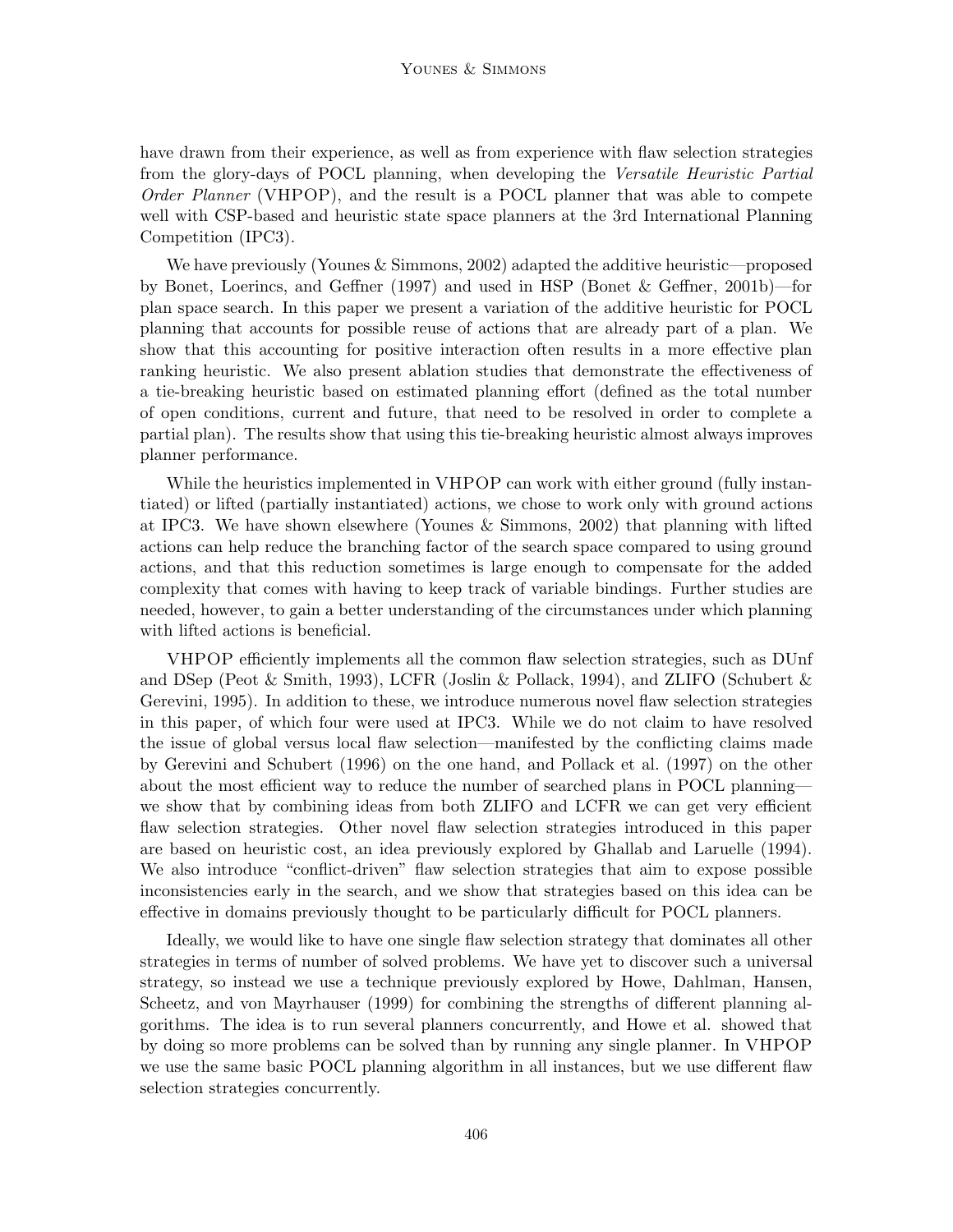VHPOP extends the capabilities of classical POCL planners by also supporting planning with durative actions. This is accomplished by adding a *simple temporal network* (STN) (Dechter, Meiri, & Pearl, 1991) to the regular plan representation of a POCL planner. The STN records temporal constraints between actions in a plan, and supersedes the simple ordering constraints usually recorded by POCL planners. The use of STNs permits actions with interval constraints on the duration (a feature that was not utilized by any of the domains at IPC3 that VHPOP could handle). The approach we take to temporal POCL planning is essentially the same as the constraint-based interval approach described by Smith, Frank, and Jónsson (2000), and similar techniques for handling durative actions in a POCL framework can be traced back at least to Vere's DEVISER (Vere, 1983). Our contribution to temporal POCL planning is demonstrating that the same heuristic techniques shown to boost the performance of classical POCL planning can also be effective in domains with durative actions, validating the feasibility of the POCL paradigm for temporal planning on a larger set of benchmark problems than has been done before.

## **2. Basic POCL Planning Algorithm**

We briefly review how POCL planners work, and introduce the terminology used throughout this paper. For a thorough introduction to POCL planning, we refer the reader to the tutorial on least commitment planning by Weld (1994).

A (partial) plan can be represented by a tuple  $\langle A, \mathcal{L}, \mathcal{O}, \mathcal{B} \rangle$ , where A is a set of actions,  $\mathcal L$  a set of causal links,  $\mathcal O$  a set of ordering constraints defining a partial order on the set  $\mathcal A$ , and  $\beta$  a set of binding constraints on the action parameters ( $\beta = \emptyset$  if ground actions are used). Each action  $a$  is an instance of some action schema  $A$  in the planning domain, and a plan can contain multiple instances of the same action schema. A causal link,  $a_i \stackrel{q}{\longrightarrow} a_j$ , represents a commitment by the planner that precondition q of action  $a_j$  is to be fulfilled by an effect of action  $a_i$ .

An *open condition*,  $\stackrel{q}{\longrightarrow} a_i$ , is a precondition q of action  $a_i$  that has not yet been linked to an effect of another action. An *unsafe link* (or *threat*) is a causal link,  $a_i \stackrel{q}{\longrightarrow} a_j$ , whose condition q unifies with the negation of an effect of an action that could possibly be ordered between  $a_i$  and  $a_j$ . The set of *flaws* of a plan  $\pi$  is the union of open conditions and unsafe links:  $\mathcal{F}(\pi) = \mathcal{OC}(\pi) \cup \mathcal{UL}(\pi)$ .

A POCL planner searches for a solution to a planning problem in the space of partial plans by trying to resolve all flaws in a plan. Algorithm 1 shows a generic procedure for POCL planning that given a planning problem returns a plan solving the problem (or failure if the given problem lacks a solution). A planning problem is a set of initial conditions  $\mathcal I$ and a set of goals G, and is represented by an initial plan with two dummy actions  $a_0 \prec a_{\infty}$ , where the effects of  $a_0$  represent the initial conditions of the problem and the preconditions of  $a_{\infty}$  represent the goals of the problem. The procedure MAKE-INITIAL-PLAN used in Algorithm 1 returns the plan  $\langle \{a_0, a_\infty\}, \emptyset, \{a_0 \prec a_\infty\}, \emptyset \rangle$ . A set P of generated, but not yet visited, partial plans is kept. At each stage in the planning process, a plan is selected and removed from  $P$ , and then a flaw is selected for that plan. All possible refinements resolving the flaw (returned by the procedure REFINEMENTS) are added to  $P$ , and the process continues until  $P$  is empty (indicates failure) or a plan without flaws is found.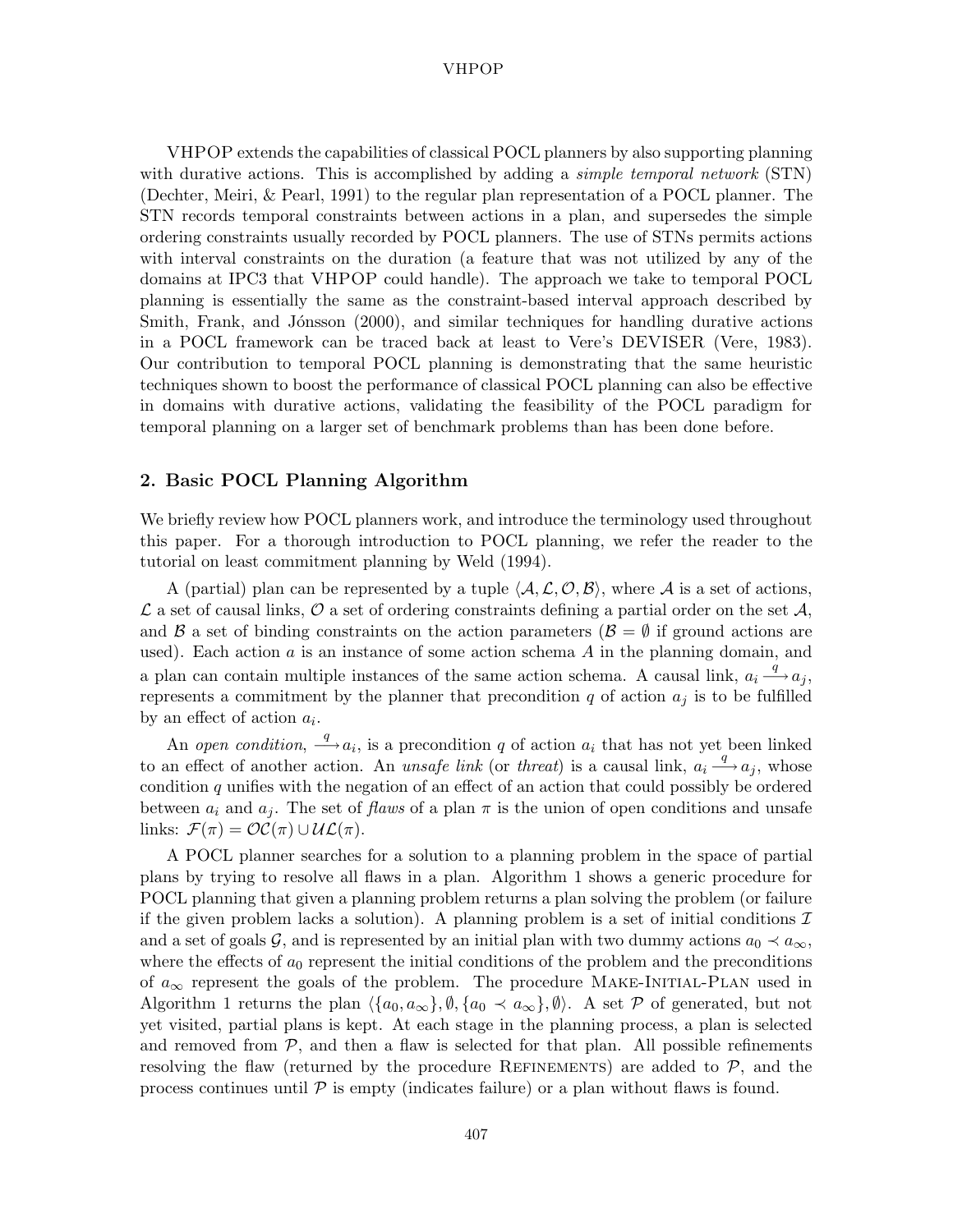**Algorithm 1** Generic POCL planning algorithm as formulated by Williamson and Hanks (1996).

```
FIND-PLAN(\mathcal{I}, \mathcal{G})P \leftarrow \{ \text{MAKE-INITIAL-PLAN}(\mathcal{I}, \mathcal{G}) \}while P \neq \emptyset do
       \pi \leftarrow some element of P \geq plan selection
       \mathcal{P} \Leftarrow \mathcal{P} \setminus \{\pi\}if \mathcal{F}(\pi) = \emptyset then
           return π
       else
           f \leftarrow some element of \mathcal{F}(\pi) \Rightarrow flaw selection
           P \Leftarrow P \cup \text{REFINEMENTS}(\pi, f)return failure (problem lacks solution)
```
An open condition,  $\stackrel{q}{\longrightarrow} a_i$ , can be resolved by linking q to the effect of an existing or new action. An unsafe link,  $a_i \stackrel{q}{\longrightarrow} a_j$  threatened by the effect p of action  $a_k$ , can be resolved by either ordering  $a_k$  before  $a_i$  (*demotion*), or by ordering  $a_k$  after  $a_j$  (*promotion*). If we use lifted actions instead of ground actions, a threat can also be resolved by adding binding constraints so that p and ¬q cannot be unified (*separation*).

## **3. Search Control**

In the search for a complete plan, we first select a plan to work on, and given a plan we select a flaw to repair. These two choice points are indicated in Algorithm 1. Making an informed choice in both these cases is essential for good planner performance, and the following is a presentation of how these choices are made in VHPOP.

### **3.1 Plan Selection Heuristic**

VHPOP uses the  $A^*$  algorithm (Hart, Nilsson, & Raphael, 1968) to search through plan space. The  $A^*$  algorithm requires a search node evaluation function  $f(n) = g(n) + h(n)$ , where  $g(n)$  is the cost of getting to n from the start node (initial plan) and  $h(n)$  is the estimated remaining cost of reaching a goal node (complete plan). We want to find plans containing few actions, so we take the cost of a plan to be the number of actions in it. For a plan  $\pi = \langle A, \mathcal{L}, \mathcal{O}, \mathcal{B} \rangle$  we therefore have  $g(\pi) = |\mathcal{A}|$ .

The original implementations of SNLP and UCPOP used  $h_f(\pi) = |\mathcal{F}(\pi)|$  as the heuristic cost function, i.e. the number of flaws in a plan. Schubert and Gerevini (1995) consider alternatives for  $h_f(\pi)$ , and present empirical data showing that just counting the open conditions  $(h_{oc}(\pi) = |OC(\pi)|)$  often gives better results. A big problem, however, with using the number of open conditions as an estimate of the number of actions that needs to be added is that it assumes a uniform cost per open condition. It ignores the fact that some open conditions can be linked to existing actions (thus requiring no additional actions), while other open conditions can be resolved only by adding a whole chain of actions (thus requiring more than one action).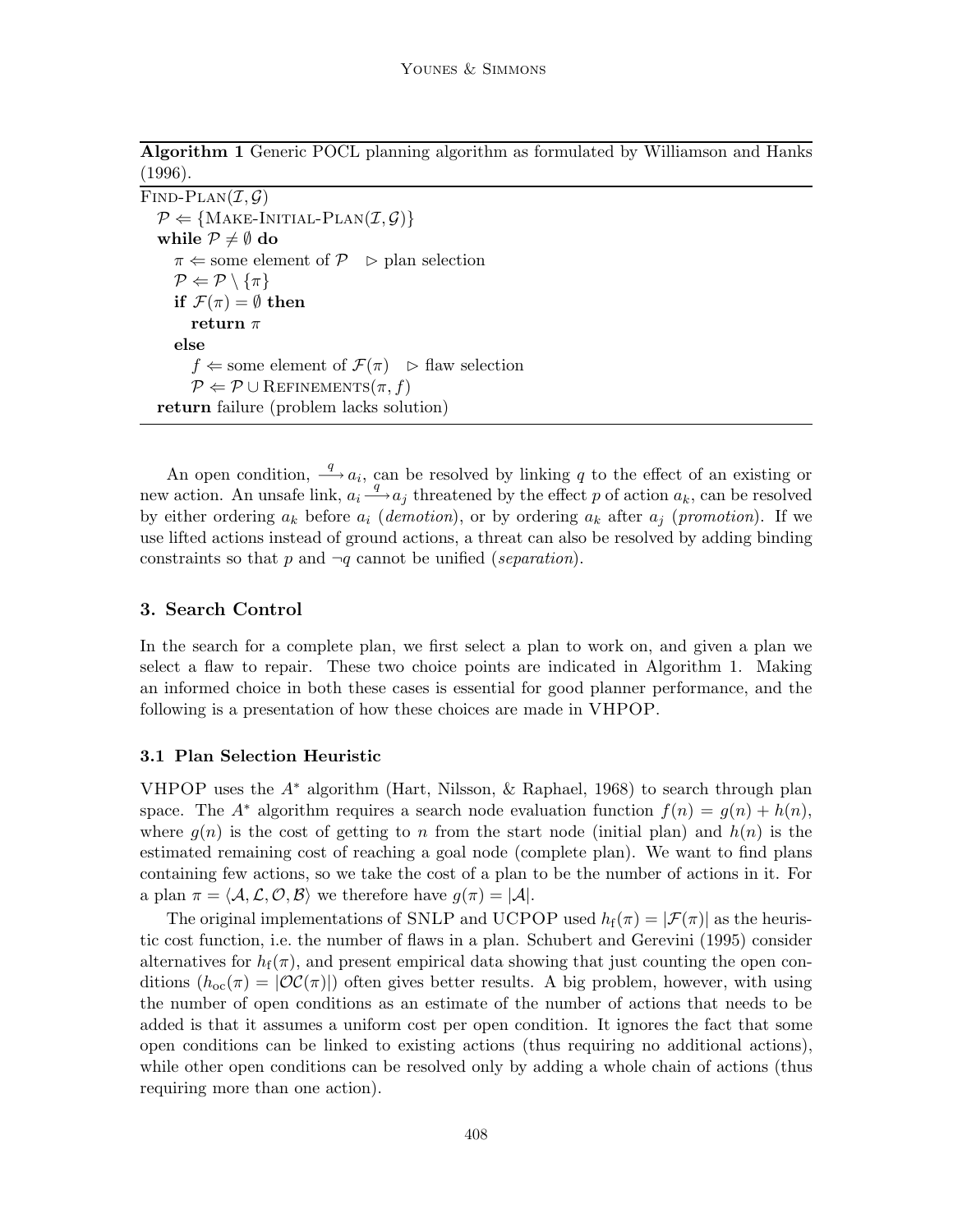Recent work in heuristic search planning has resulted in more informed heuristic cost functions for state space planners. We have in previous work (Younes & Simmons, 2002) adapted the additive heuristic—first proposed by Bonet et al. (1997) and subsequently used in HSP (Bonet & Geffner, 2001b)—for plan space search and also extended it to handle negated and disjunctive preconditions of actions as well as actions with conditional effects and lifted actions. The heuristic cost function used by VHPOP at IPC3 was a variation of the additive heuristic where some reuse of actions is taken into account, coupled with the tie-breaking rank (introduced in Younes & Simmons, 2002) based on estimated remaining planning effort.

## 3.1.1 The Additive Heuristic for POCL Planning

The key assumption behind the additive heuristic is subgoal independence. We give a recursive definition of the additive heuristic for POCL planning, starting at the level of literals and working towards a definition of heuristic cost for a partial plan.

Given a literal q, let  $\mathcal{G}\mathcal{A}(q)$  be the set of ground actions having an effect that unifies with  $q$ . The cost of the literal  $q$  can then be defined as

$$
h_{\text{add}}(q) = \begin{cases} 0 & \text{if } q \text{ unifies with a literal that holds initially} \\ \min_{a \in \mathcal{GA}(q)} h_{\text{add}}(a) & \text{if } \mathcal{GA}(q) \neq \emptyset \\ \infty & \text{otherwise} \end{cases}
$$

.

A positive literal q holds initially if it is part of the initial conditions. A negative literal  $\neg q$ holds initially if q is not part of the initial conditions (the closed-world assumption). The cost of an action a is

$$
h_{\rm add}(a) = 1 + h_{\rm add}(Prec(a)),
$$

where  $Prec(a)$  is a propositional formula in *negation normal form* representing the preconditions of action a. A propositional formula is in negation normal form if negations only occur at the level of literals. Any propositional formula can be transformed into negation normal form, and this is done for action preconditions by VHPOP while parsing the domain description file.

Existentially quantified variables in an action precondition can be treated as additional parameters of the action. The cost of an existentially quantified precondition can then simply be defined as follows:

$$
h_{\rm add}(\exists x.\phi) = h_{\rm add}(\phi)
$$

We can deal with universally quantified preconditions by making them fully instantiated in a preprocessing phase, so in order to complete the definition of heuristic cost for action preconditions we only need to add definitions for the heuristic cost of conjunctions and disjunctions. The cost of a conjunction is the sum of the cost of the conjuncts:

$$
h_{\rm add}(\bigwedge_i \phi_i) = \sum_i h_{\rm add}(\phi_i)
$$

The summation in the above formula is what gives the additive heuristic its name. The definition is based on the assumption that subgoals are independent, which can lead to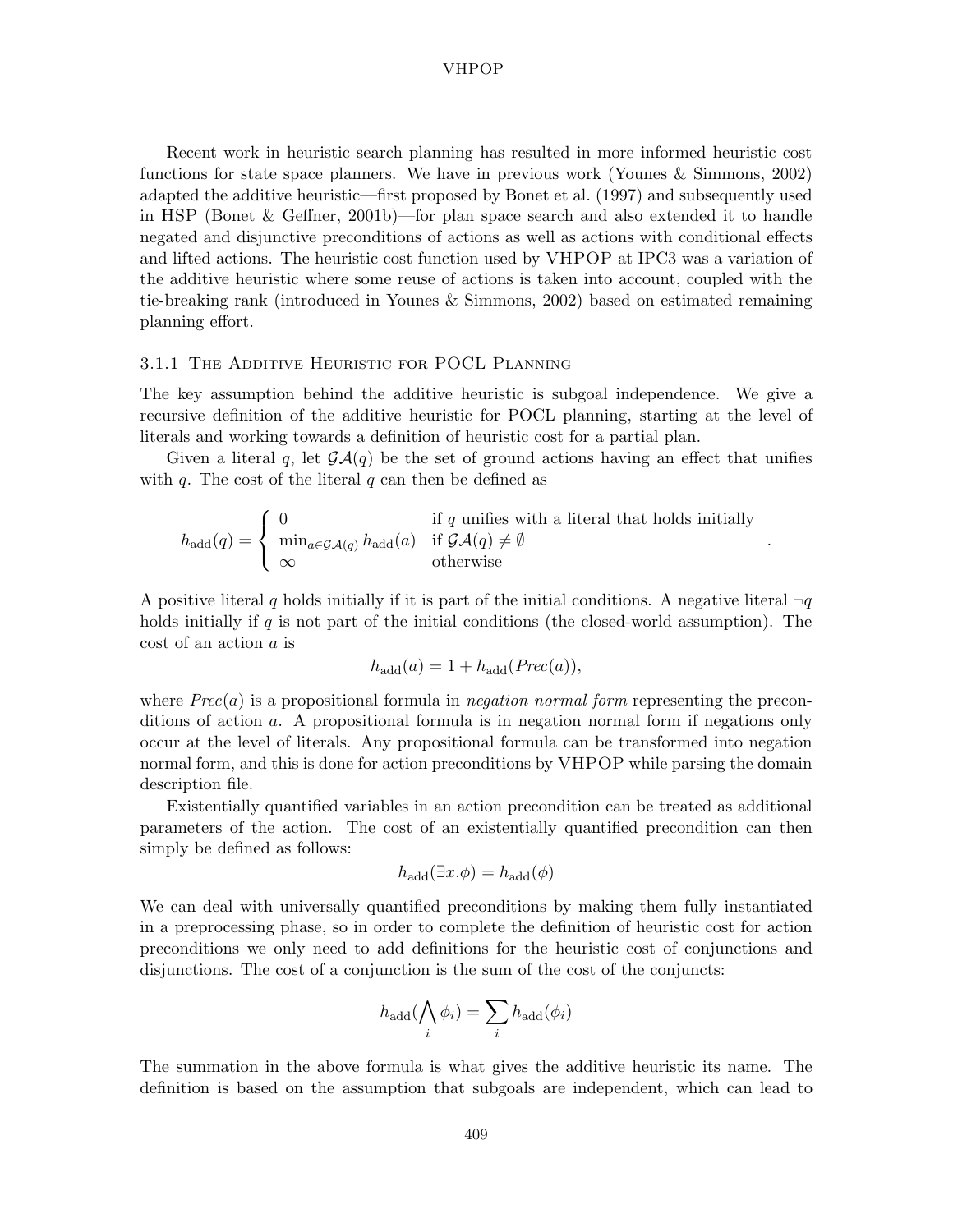overestimation of the actual cost of a conjunctive goal (i.e. the heuristic is not admissible). The cost of a disjunction is taken to be the cost of the disjunct with minimal cost:

$$
h_{\text{add}}(\bigvee_{i} \phi_{i}) = \min_{i} h_{\text{add}}(\phi_{i})
$$

The additive heuristic cost function for POCL plans can now be defined as follows:

$$
h_{\text{add}}(\pi) = \sum_{\underline{q}_{\alpha_i} \in \mathcal{OC}(\pi)} h_{\text{add}}(q)
$$

As with the cost function for conjunction, the above definition can easily lead to overestimation of the number of actions needed to complete a plan, since possible reuse is ignored. We propose a remedy for this below.

The cost of ground literals can be efficiently computed through dynamic programming. We take conditional effects into account in the cost computation. If the effect  $q$  is conditioned by p in action a, we add  $h_{\text{add}}(p)$  to the cost of achieving q with a. We only need to compute the cost for ground literals once during a preprocessing phase, leaving little overhead for evaluating plans during the planning phase. When working with lifted actions, there is extra overhead for unification. It should also be noted that all lifted literals are independently matched to ground literals without considering interactions between open conditions of the same action. For example, two preconditions  $(a ?x)$  and  $(b ?x)$  of the same action can be unified to ground literals with different matchings for the variable ?x.

## 3.1.2 Accounting for Positive Interaction

The additive heuristic does not take reuse of actions (other than the dummy action  $a_0$ ) into account, so it often overestimates the actual number of actions needed to complete a plan. The need to take positive interaction into account in order to obtain a more accurate heuristic estimate has been recognized in both state space planning (Nguyen & Kambhampati, 2000; Hoffmann & Nebel, 2001; Refanidis & Vlahavas, 2001) and plan space planning (Nguyen & Kambhampati, 2001). For IPC3 we used a slight modification of the additive heuristic to address the issue of action reuse:

$$
h_{\text{add}}^{\text{r}}(\pi) = \sum_{\substack{q \ a_i \in \mathcal{OC}(\pi)}} \begin{cases} 0 & \text{if } \exists a_j \in \mathcal{A} \text{ s.t. an effect of } a_j \text{ unifies with } q \\ \text{and } a_i \prec a_j \notin \mathcal{O} \end{cases}
$$

The underlying assumption for this heuristic cost function is that an open condition  $\stackrel{q}{\longrightarrow} a_i$ that can possibly be resolved by linking to the effect of an existing action  $a_j$  will not give rise to a new action when resolved. This can of course lead to an overly optimistic estimate of the number of actions required to complete the plan. The modified heuristic is still not admissible, however, since the same cost value as before is used for open conditions that cannot be linked to effects of existing actions. In other words, we only account for possible reuse of existing actions and not potential actions.

To illustrate the difference between  $h_{\text{add}}(\pi)$  and  $h_{\text{add}}^r(\pi)$  consider a planning domain with two action schemas  $A_1$  and  $A_2$ , where  $A_1$  has no preconditions and  $A_2$  has a single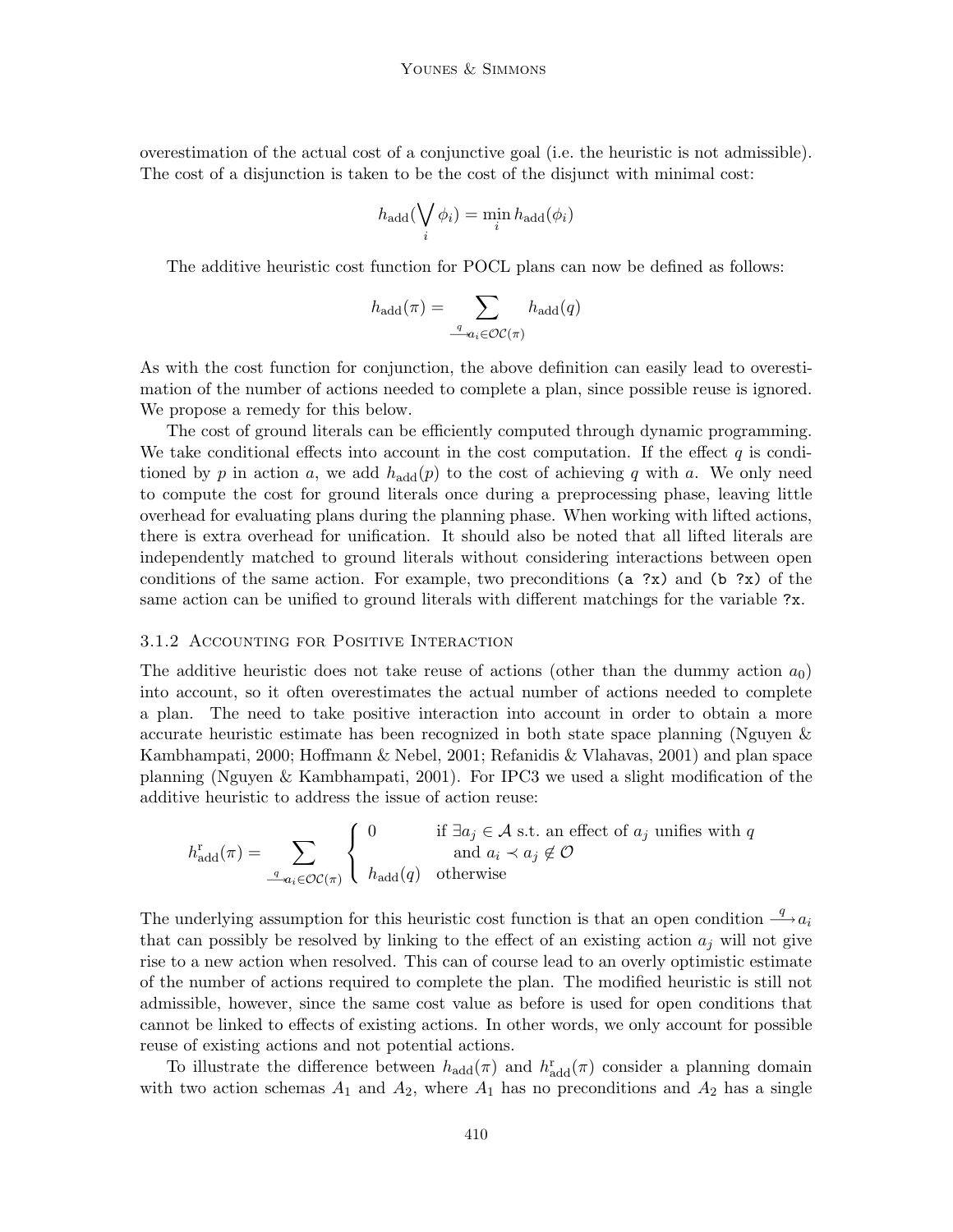| Problem                | <b>MW-Loc</b>    |                             | MW-Loc-Conf      |                       |               | <b>LCFR-Loc</b>             | LCFR-Loc-Conf |                             |
|------------------------|------------------|-----------------------------|------------------|-----------------------|---------------|-----------------------------|---------------|-----------------------------|
|                        | $h_{\text{add}}$ | $h_{\text{add}}^{\text{r}}$ | $h_{\text{add}}$ | $h^{\rm r}_{\rm add}$ | $h_{\rm add}$ | $h_{\text{add}}^{\text{r}}$ | $h_{\rm add}$ | $h_{\text{add}}^{\text{r}}$ |
| DriverLog <sub>6</sub> | 8.65             | 0.16                        | 4.41             | 0.13                  | 87.58         | 2.01                        |               | 1.16                        |
| DriverLog7             | 3.66             | 0.34                        | 0.63             | 0.17                  | 21.15         | 1.28                        | 1.57          | 0.22                        |
| DriverLog <sub>8</sub> |                  | $\overline{\phantom{0}}$    | 110.26           | 1.48                  |               | 177.27                      |               | 2.05                        |
| DriverLog9             |                  | 0.33                        |                  | 0.28                  |               | $\overline{\phantom{0}}$    |               |                             |
| DirierLog10            | 4.13             | 2.11                        | 0.71             | 0.76                  | 3.79          | 0.64                        | 1.30          | 0.83                        |
| ZenoTravel6            |                  | 0.93                        | 17.41            | 2.90                  | 25.09         | 0.95                        | 11.24         | 2.82                        |
| ZenoTravel7            |                  | $\qquad \qquad -$           |                  | 37.81                 |               |                             |               | 33.10                       |
| ZenoTravel8            |                  | 15.48                       |                  | 37.99                 |               |                             |               | 6.45                        |
| ZenoTravel9            |                  | 86.21                       |                  | 11.53                 |               | 33.37                       | 26.33         | 9.49                        |
| ZenoTravel10           |                  | 26.59                       |                  | 21.22                 |               | 21.20                       |               | 18.22                       |
| Satellite <sub>6</sub> | 0.36             | 0.22                        | 0.37             | 0.24                  | 0.32          | 0.21                        | 0.40          | 0.24                        |
| Satellite7             | 0.49             | 0.37                        | 0.54             | 0.84                  | 0.55          | 0.51                        | 0.62          |                             |
| Satellite8             | 1.09             | $\qquad \qquad -$           | 1.29             | 0.84                  | 0.85          | 0.83                        | 1.25          | 0.68                        |
| Satellite9             | 2.41             | $\qquad \qquad -$           | 2.11             |                       | 1.84          |                             | 2.50          |                             |
| Satellite10            | 1.53             | 1.12                        | 1.95             | 1.11                  | 1.50          | 1.36                        | 2.08          | 1.37                        |

Table 1: Planning times in seconds using different flaw selection strategies for a selection of problems in the DriverLog, ZenoTravel, and Satellite domains, showing the impact of taking reuse into account in the plan ranking heuristic. A dash (-) means that the planner ran out of memory (512 Mb).

precondition q. Assume that q can only be achieved through an action instance of  $A_1$ . The heuristic cost for the literal  $q$  is therefore 1 according to the additive heuristic. Consider now a plan  $\pi$  with two unordered actions  $a_1$  and  $a_2$  ( $a_i$  being an instance of action schema  $A_i$ ) and a single open condition  $\stackrel{q}{\longrightarrow} a_2$ . We have  $h_{\text{add}}(\pi) = h_{\text{add}}(q) = 1$  corresponding to the addition of a new instance of action schema  $A_1$  to achieve q, but  $h_{\text{add}}^r(\pi) = 0$  because there is an action (viz.  $a_1$ ) that is not ordered after  $a_2$  and has an effect that unifies with q. Table 1 shows that taking reuse into account can have a significant impact on planning time in practice. The modified additive heuristic  $h_{\text{add}}^{\text{r}}$  clearly dominates  $h_{\text{add}}$  in the DriverLog and ZenoTravel domains despite incurring a higher overhead per generated plan. The results in the Satellite domain are more mixed, with  $h_{\text{add}}$  having a slight edge overall. We show planning times for the four flaw selection strategies that were used by VHPOP at IPC3. These and other novel flaw selection strategies are discussed in detail in Section 3.2.2.

Hoffmann and Nebel (2001) describe the FF heuristic that takes positive interaction between actions into account by extracting a plan from the *relaxed* planning graph<sup>1</sup>, and argue that the accounting of action reuse is one of the contributing factors to FF's performance advantage over HSP. The FF heuristic can take reuse of potential actions into account, and not just existing actions as is the case with our modified additive heuristic. This should result in a better estimate of actual plan cost, but requires that a plan is extracted from the

<sup>1.</sup> A relaxed planning graph is a planning graph with no action pairs marked as mutex.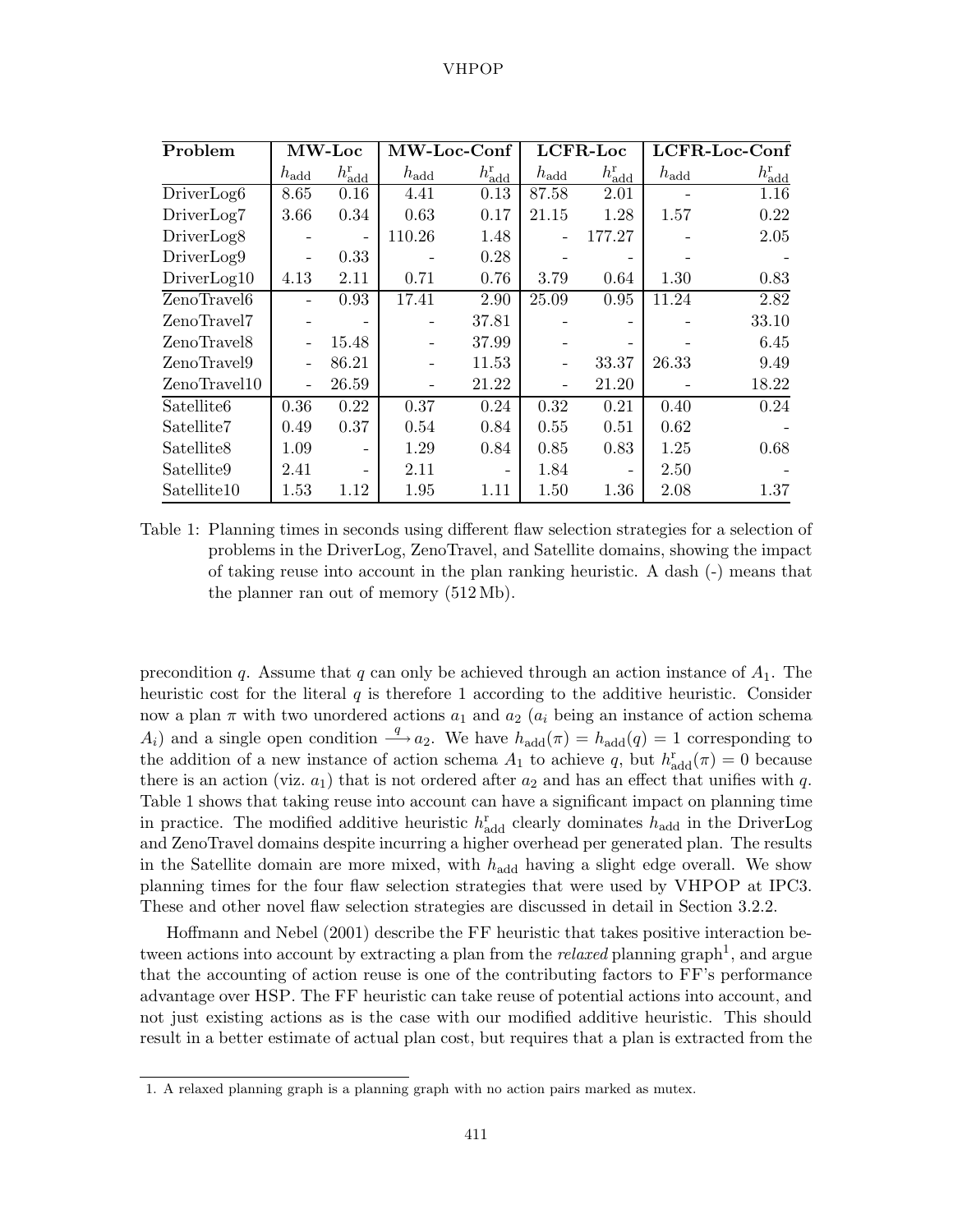relaxed planning graph for every search node, which could be costly. It would be interesting to see how the FF heuristic performs if used in a plan space planner.

The heuristic cost function used in RePOP (Nguyen & Kambhampati, 2001), a heuristic partial order planner working solely with ground actions, is defined using a *serial* planning graph.<sup>2</sup> The heuristic is similar in spirit to the FF heuristic, and can like the FF heuristic take reuse of potential actions into account. The RePOP heuristic also takes into account reuse of existing actions, but seemingly without considering ordering constraints, which is something we do in our modified additive heuristic. Furthermore, our  $h_{\text{add}}^{\text{r}}$  heuristic always takes reuse of any existing actions that achieves a literal  $q$  into account, while the RePOP heuristic only considers an existing action if it happens to be selected from the serial planning graph as the the action that achieves  $q$ . The results in Table 2 indicate that the RePOP heuristic may be less effective than the additive heuristic (with and without reuse) in certain domains.

#### 3.1.3 Estimating Remaining Effort

Not only do we want to find plans consisting of few actions, but we also want to do so exploring as few plans as possible. Schubert and Gerevini (1995) suggest that the number of open conditions can be useful as an estimate of the number of refinement steps needed to complete a plan. We take this idea a bit further.

When computing the heuristic cost of a literal, we also record the estimated effort of achieving the literal. A literal that is achieved through the initial conditions has estimated effort 1 (corresponding to the work of adding a causal link to the plan). If the cost of a literal comes from an action a, the estimated effort for the literal is the estimated effort for the preconditions of  $a$ , plus 1 for linking to  $a$ . Finally, the estimated effort of a conjunction is the sum of the estimated effort of the conjuncts, while the estimated effort of a disjunction is the estimated effort of the disjunct with minimal *cost* (not effort).

The main difference between heuristic cost and estimated effort of a plan is that estimated effort assigns the value 1 instead of 0 to literals that can be unified with an initial condition. To illustrate the difference, consider a plan  $\pi$  with two open conditions p and q that both hold in the initial conditions. The heuristic cost for  $\pi$  is 0, while the estimated effort is 2. The estimated effort is basically a heuristic estimate of the total number of open conditions that will have to be resolved before a complete plan is found, and it is used as a tie-breaker between two plans  $\pi$  and  $\pi'$  in case  $f(\pi) = f(\pi')$ . Consider an alternative plan  $π'$  with the same number of actions as π but with a single open condition p. This plan has heuristic cost 0 as does the plan  $\pi$ , but the estimated effort is only 1, so  $\pi'$  would be selected first if estimated effort is used as a tie-breaker. Table 2 shows that using estimated effort as a tie-breaker can have a notable impact on planner performance for both  $h_{\text{add}}$  and  $h_{\text{add}}^{\text{r}}$ . Estimated effort helps reduce the number of generated and explored plans in all cases but one (when using  $h_{\text{add}}^{\text{r}}$  on problem rocket-ext-a).

Estimated effort is not only useful as a plan ranking heuristic, but also for heuristic flaw selection as we will soon see.

<sup>2.</sup> A serial planning graph is a planning graph with every pair of non-noop actions at the same level marked as mutex.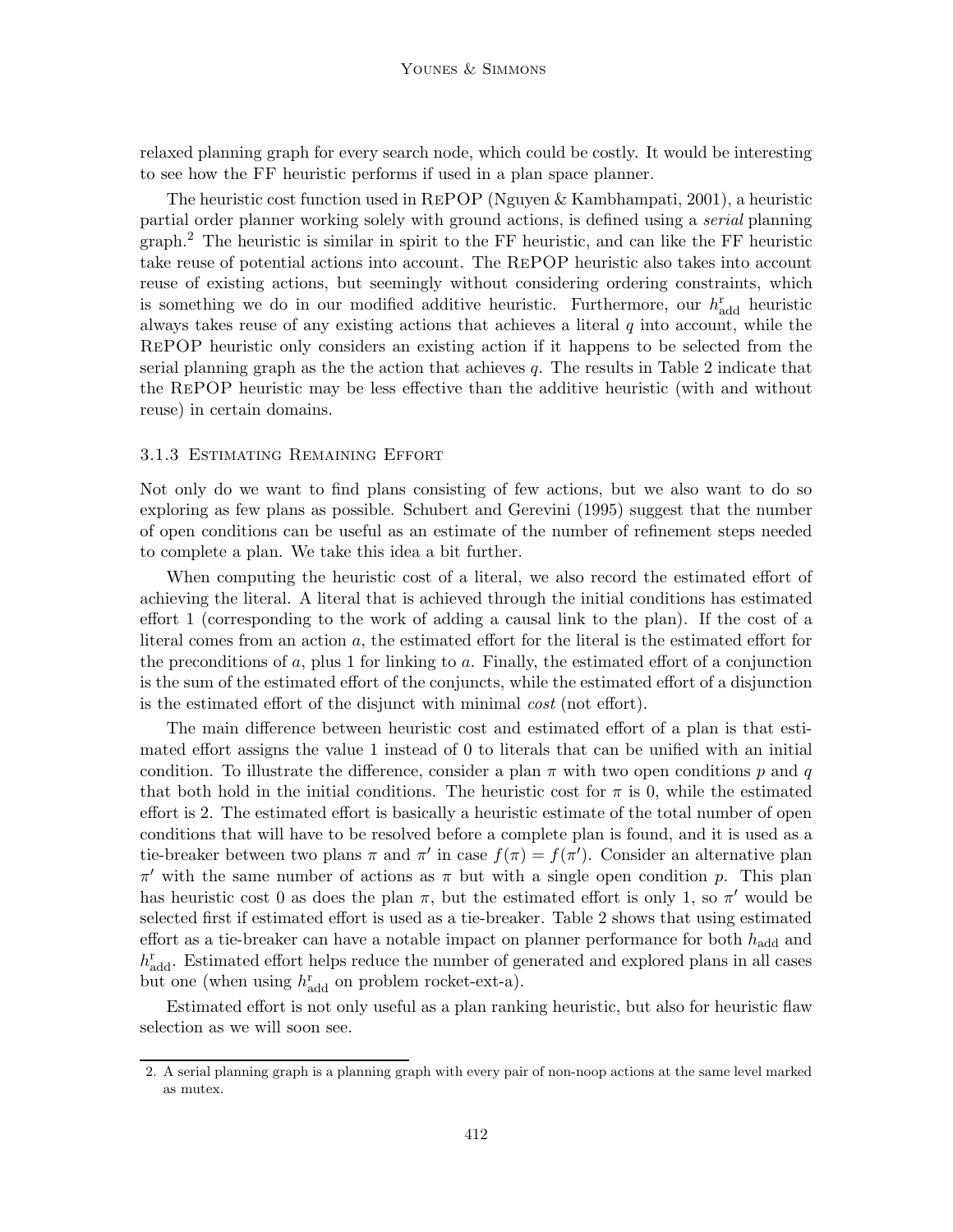| Problem       | $h_{\text{add}}$ | with effort    | $h^{\rm r}_{\rm add}$ | with effort              | <b>REPOP</b>   |
|---------------|------------------|----------------|-----------------------|--------------------------|----------------|
| gripper-8     | 705<br>$1636\,$  | 449<br>1089    | $\ast$                | ∗                        | $\ast$         |
| $gripper-10$  | 1359<br>3268     | 1958<br>795    | $\ast$                | $\ast$                   | $\ast$         |
| $gripper-12$  | 2359<br>5879     | 1294<br>3224   | $\ast$                | $\ast$                   | $\ast$         |
| gripper-20    | 12204<br>33848   | 14386<br>5558  | $\ast$                | $\ast$                   | $\ast$         |
| rocket-ext-a  | 25810<br>34917   | 20028<br>27846 | 24507<br>15790        | 20321<br>31213           | 17768<br>30110 |
| rocket-ext-b  | 20034<br>27871   | 19363<br>27277 | 9000<br>15919         | 10914<br>6705            | 51540<br>85316 |
| logistics-a   | 503<br>301       | 287<br>481     | 389<br>621            | 530/<br>317              | 191<br>411     |
| logistics-b   | 488<br>857       | 404<br>713     | 402<br>694            | $^{\prime}~326$<br>584 / | 436<br>920     |
| $logistics-c$ | 422<br>766       | 630<br>346     | 353<br>629            | 227<br>438               | 2468<br>4939   |
| logistics-d   | 1398<br>3039     | 1384<br>2950   | 2525<br>1300          | 682<br>1472              | $\ast$         |

Table 2: The number of generated/explored plans for  $h_{\text{add}}$  and  $h_{\text{add}}^{\text{r}}$  both without and with estimated effort as a tie-breaker. The RePOP column contains the numbers reported by Nguyen and Kambhampati (2001) for RePOP using the serial planning graph heuristic. These numbers are included only for the purpose of showing that there seems to be a qualitative difference between the RePOP heuristic and the heuristics used by VHPOP. An asterisk (\*) means that no solution was found after generating 100000 plans. Flaws were selected in LIFO order.

## **3.2 Flaw Selection Strategies**

In the original implementations of SNLP and UCPOP threats are selected before open conditions. When there is more than one threat (or open condition) that can be selected, the one added last is selected first (LIFO order). Several alternative flaw selection strategies have been proposed in an attempt to improve the performance exhibited by POCL planners.

Peot and Smith (1993) show that the number of searched plans can be reduced by delaying the resolution of some threats. The most successful of the proposed delay strategies are DSep, which delays threats that can be resolved through separation, and DUnf, which delays threats that can be resolved in more than one way.

Joslin and Pollack (1994) suggest that all flaws should be treated uniformly, and that the flaw with the least number of refinements should be selected first. Their flaw selection strategy, LCFR, can be viewed as an instance of the most-constrained-variable heuristic used in simple search rearrangement backtracking (Bitner & Reingold, 1975; Purdom, 1983). The main disadvantage with LCFR is that computing the repair cost for every flaw can incur a large overhead for flaw selection. This can lead to longer planning times compared to when using the default UCPOP strategy, even if the number of search nodes is significantly smaller with LCFR. A clever implementation of LCFR can, however, reduce the overhead for flaw selection considerably.

Schubert and Gerevini (1995) argue that a LIFO strategy for selecting open conditions helps the planner maintain focus on the achievement of a particular high-level goal. Their ZLIFO strategy is a variation of the DSep strategy, with the difference being that open conditions that cannot be resolved, or can be resolved in only one way, are selected before open conditions that can be resolved in more than one way. Gerevini and Schubert (1996) present results indicating that ZLIFO often needs to generate fewer plans than LCFR before a solution is found, and has a smaller overhead for flaw selection. These results are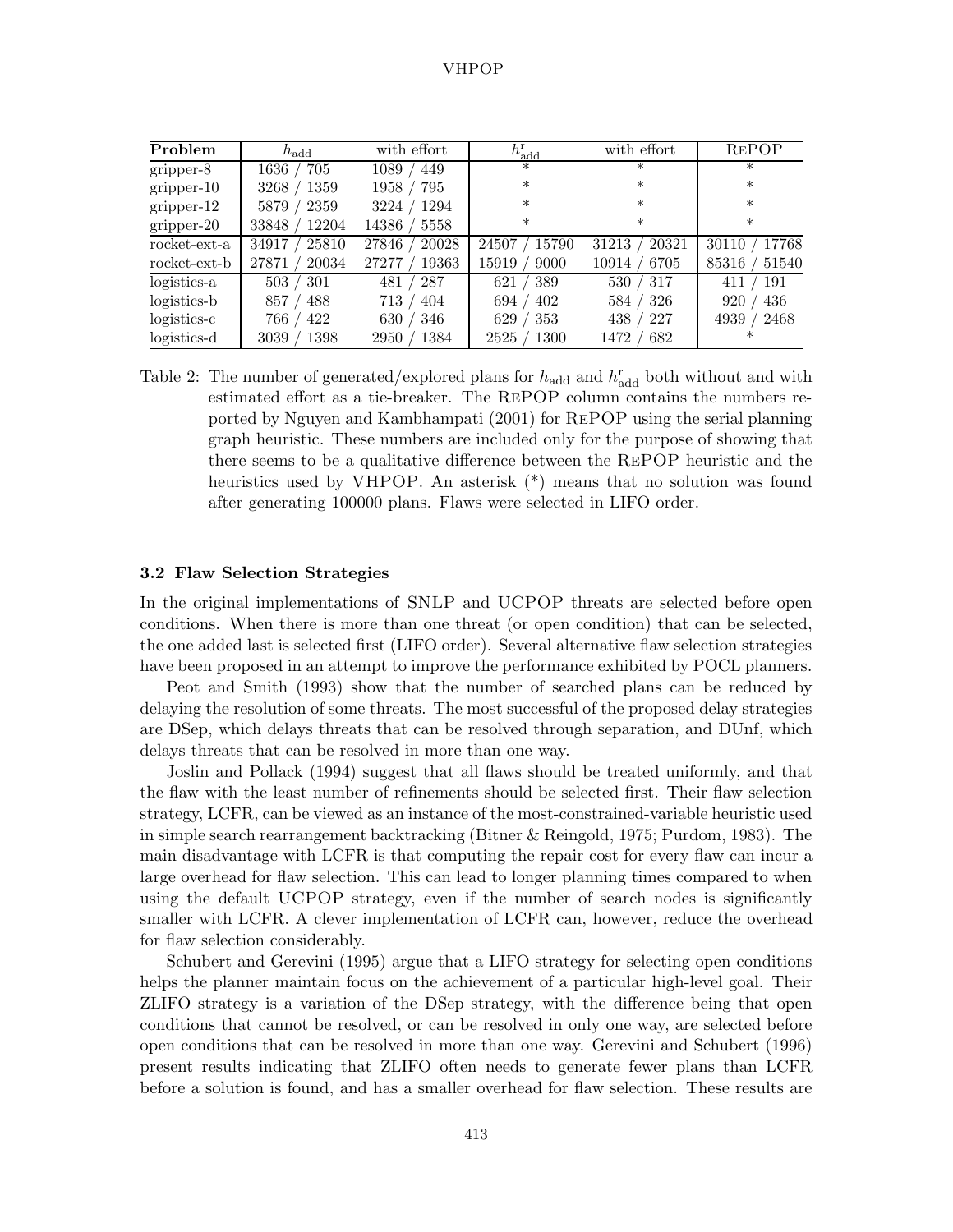disputed by Pollack et al. (1997). They instead attribute much of the power of ZLIFO to its delaying of separable threats, and propose a variation of LCFR, LCFR-DSep, that also delays separable threats. Since we chose to work with ground actions at IPC3, separability was not an issue for us.

## 3.2.1 Notation for Specifying Flaw Selection Strategies

In order to better understand the differences between various flaw selection strategies, and to simplify comparative studies, Pollack et al. (1997) proposed a unifying notation for specifying flaw selection strategies. We adopt their notation with only slight modifications.

A flaw selection strategy is an ordered list of selection criteria. Each selection criterion is of the form

# {*flaw types*}≤*max refinementsordering criterion*,

and applies to flaws of the given types that can be resolved in at most *max refinements* ways. If there is no limit on the number of refinements, we simply write

## {*flaw types*}*ordering criterion*.

The ordering criterion is used to order flaws that the selection criterion applies to. LIFO order is used if the ordering criterion cannot be used to distinguish two or more flaws.

Pollack et al. define the flaw types "o" (open condition), "n" (non-separable threat), and "s" (separable threat). They also define the ordering criteria "LIFO", "FIFO", "R" (random), "LR"<sup>3</sup> (least refinements first), and "New". The last one applies only to open conditions, and gives preference to open conditions that can be resolved by adding a new action. The rest apply to both open conditions and threats.

Flaws are matched with selection criteria, and it is required for completeness that every flaw matches at least one selection criterion in a flaw selection strategy. The flaw that matches the earliest selection criterion, and is ordered before any other flaws matching the same criterion (according to the ordering criterion), is the flaw that gets selected by the flaw selection strategy. Note that we do not always need to test all flaws. If, for example, the first selection criterion is  $\{n, s\}$ LIFO, and we have found a threat, then we do not need to consider any other flaws for selection.

Using this notation, we can specify many different flaw selection strategies in a concise manner. Table 3 specifies the flaw selection strategies mentioned earlier. A summary of flaw types recognized by VHPOP, including three new flaw types defined below, is given in Table 4.

## 3.2.2 New Flaw Selection Strategies

We now propose several additional flaw types and ordering criteria, and use these in combination with the previous ones to obtain some novel flaw selection strategies. Four of these new flaw selection strategies were used at IPC3 and contributed to the success of VHPOP at that event.

<sup>3.</sup> The original notation for this ordering criterion is LC for "least (repair) cost", where the repair cost is defined to be the number of refinements. Because we introduce a new ordering criterion based on heuristic cost, we choose to rename this ordering criterion.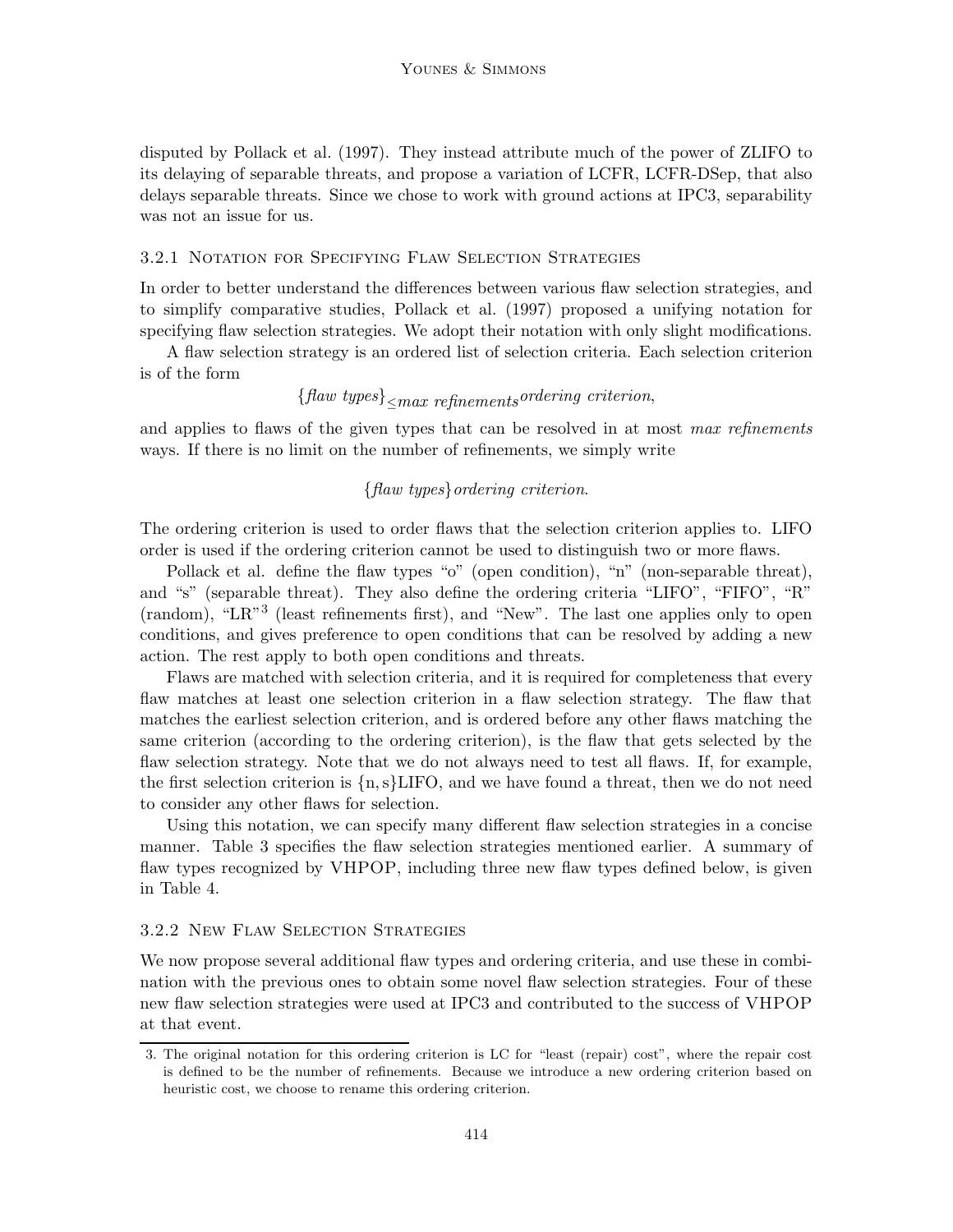| Name         | Specification                                                                                 |
|--------------|-----------------------------------------------------------------------------------------------|
| <b>UCPOP</b> | ${n, s}$ LIFO / ${o}$ LIFO                                                                    |
| DSep         | ${nLIFO / {o}LIFO / {s}LIFO}$                                                                 |
| DUnf         | ${n,s}_{\leq 0}$ LIFO / ${n,s}_{\leq 1}$ LIFO / ${o}_{\text{LL}}$ EO / ${n,s}_{\text{LL}}$ FO |
| <b>LCFR</b>  | ${n, s, o}LR$                                                                                 |
| LCFR-DSep    | ${n, o}LR / {s}LR$                                                                            |
| <b>ZLIFO</b> | ${n}{LIFO / {o} oLIFO / {o} 1New / {o} LIFO / {s} LIFO}$                                      |

Table 3: A few of the flaw selection strategies previously proposed in the planning literature.

| Flaw Type | Description           |
|-----------|-----------------------|
| n         | non-separable threat  |
| S         | separable threat      |
| $\Omega$  | open condition        |
| t,        | static open condition |
|           | local open condition  |
| 11        | unsafe open condition |

Table 4: Summary of flaw types recognized by VHPOP.

**Early Commitment through Flaw Selection.** We have shown (Younes & Simmons, 2002) that giving priority to *static open conditions* can be beneficial when planning with lifted actions. Introducing a new flaw type, "t", representing static open conditions, we can specify this flaw selection strategy as follows:

**Static-First** {t}LIFO / {n,s}LIFO / {o}LIFO

A static open condition is a literal that involves a predicate occurring in the initial conditions of a planning problem, but not in the effects of any operator in the planning domain. This means that a static open condition always has to be linked to the initial conditions, and the initial conditions consist solely of ground literals. Resolving a static open condition  $\stackrel{q}{\longrightarrow} a_i$  will therefore cause all free variables of q to be bound to specific objects. Resolving static open conditions before other flaws represents a bias towards early commitment of parameter bindings. This resembles the search strategy inherent in planners using ground actions, but without necessarily committing to bindings for all parameters of an action at once. The gain is a reduced branching factor compared to a planner using ground actions, and this reduction can compensate for the increased complexity that comes with having to keep track of variable bindings.

Our earlier results (Younes & Simmons, 2002) indicated that despite a reduction in the number of generated plans when planning with lifted actions, using ground actions was still faster in most domains. In the gripper domain, for example, while using lifted actions resulted in less than half the number of generated plans compared to when using ground actions, planning with ground actions was still more than twice as fast. We have greatly improved the implementation of the planner and the handling of variable bindings since then. When using the latest version of VHPOP in the gripper domain, the planner is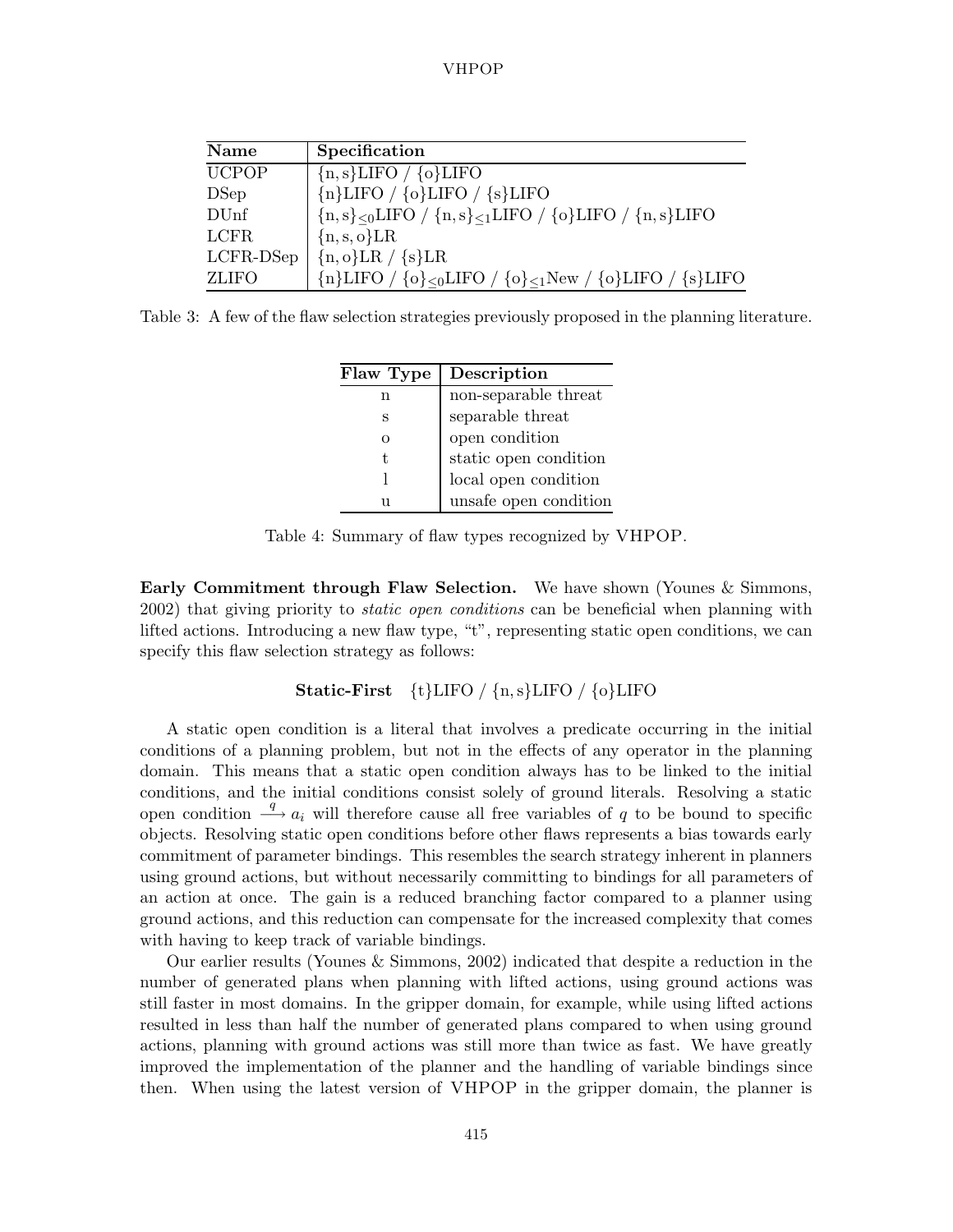roughly as fast when planning with lifted actions giving priority to static preconditions as when planning with ground actions.

**Local Flaw Selection.** By retaining the LIFO order for selecting open conditions achievable in multiple ways, Schubert and Gerevini (1995) argue that the planner tends to maintain focus on a particular higher-level goal by regression, instead of trying to achieve multiple goals in a breadth-first manner. When some of the goals to achieve are independent, maintaining focus on a single goal should be beneficial. The problem with a LIFO-based flaw selection strategy, however, as pointed out by Williamson and Hanks (1996), is that it is highly sensitive to the order in which operator preconditions are specified in the domain description.

It is not necessary, however, to select the most recently added open condition in order to keep focus on the achievement of one goal. We can get the same effect by selecting *any* of the open conditions, but restrict the choice to the most recently added action. We therefore introduce a new flaw type, "l", representing *local open conditions*. A local open condition is one that belongs to the most recently added action that still has remaining open conditions. We can use any ordering criterion to select among local open conditions. Using this new flaw type, we can specify a local variant of LCFR:

## **LCFR-Loc** {n,s, l}LR

One would expect such a strategy to be less sensitive to precondition-order than a simple LIFO-based strategy. We can see evidence of this in Table 5, which also shows that the maintained goal focus achieved by local flaw selection strategies can help solve more problems compared to a global flaw selection strategy.

**Heuristic Flaw Selection.** Distance based heuristics have been used extensively for ranking plans in state space planners (e.g., HSP and FF). Nguyen and Kambhampati (2001) show that these heuristics can be very useful for ranking plans in POCL planners as well. They also suggest that the same heuristics could be used in flaw selection methods, but do not elaborate further on this subject.

It is not hard to see, however, how many of the plan rank heuristics could be used for the purpose of selecting among open conditions, since they often are based on estimating the cost of achieving open conditions as seen in Section 3.1.1. By giving priority to open conditions with the highest heuristic cost, we can build plans in a top-down manner from the goals to the initial conditions. We call this ordering criterion "MC" (most cost first). By using the opposite ordering criterion, "LC", we would instead tend to build plans in a bottom-up manner. Note that these two ordering criteria only apply to open conditions, and not to threats, so we would need to use them in combination with selection criteria for threats. We can define both global and local heuristic flaw selection strategies:

$$
\begin{array}{rl} \textbf{MC} & \{ \text{n}, \text{s} \} \textbf{LR} \; / \; \{ \text{o} \} \textbf{MC}_{\text{add}} \\ \textbf{MC-Loc} & \{ \text{n}, \text{s} \} \textbf{LR} \; / \; \{ \text{l} \} \textbf{MC}_{\text{add}} \end{array}
$$

The subscript for MC indicates the heuristic function to use for ranking open conditions, which in this case is the additive heuristic.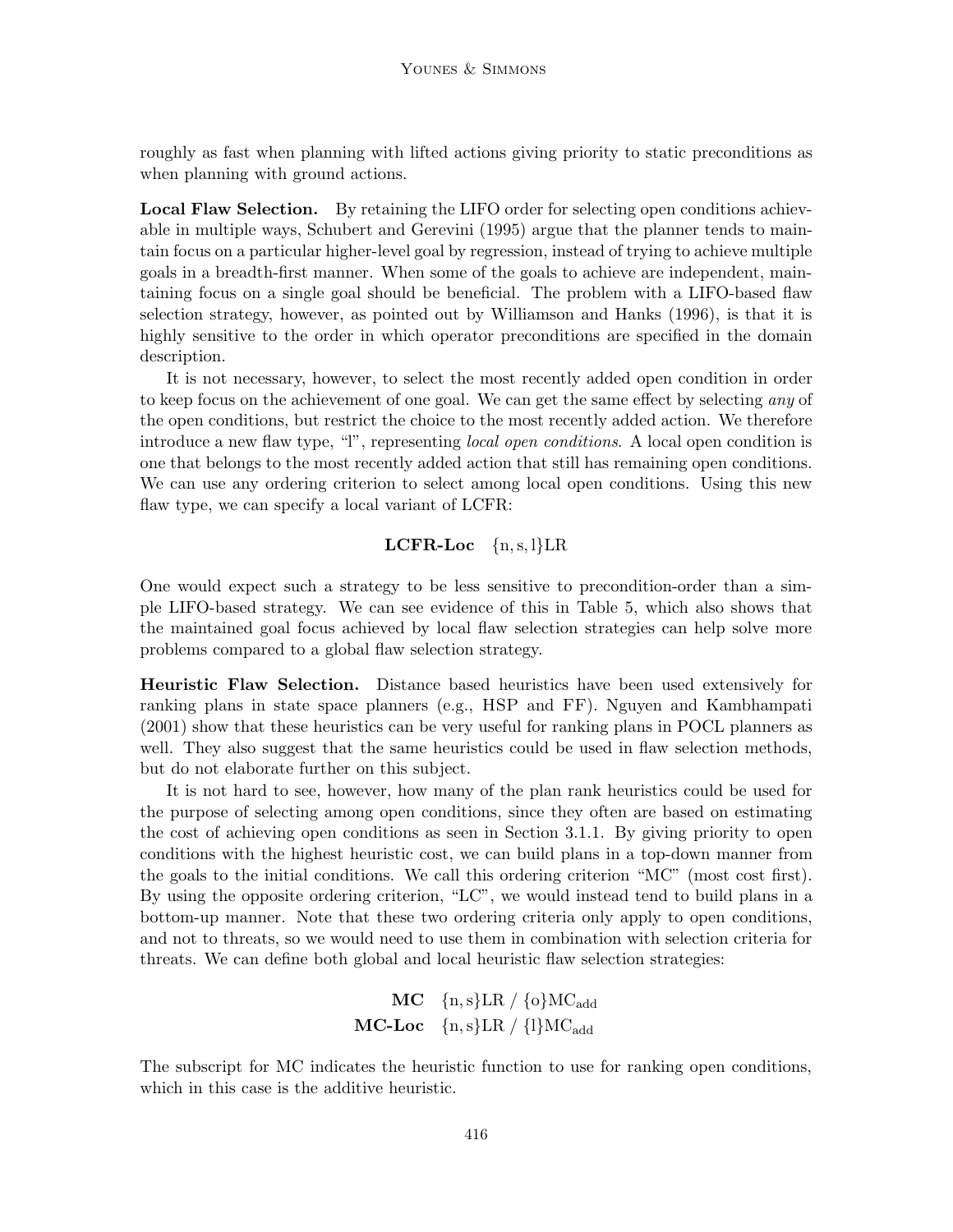| Problem                                     | <b>UCPOP</b>   |                  | <b>LCFR</b>    |                  | LCFR-Loc       |                  | MC                           |                  | $MC$ -Loc      |                  | $\mathbf{M}\mathbf{W}$ |                  | <b>MW-Loc</b>  |                  |
|---------------------------------------------|----------------|------------------|----------------|------------------|----------------|------------------|------------------------------|------------------|----------------|------------------|------------------------|------------------|----------------|------------------|
|                                             | $\sigma/ \mu $ | $\boldsymbol{n}$ | $\sigma/ \mu $ | $\boldsymbol{n}$ | $\sigma/ \mu $ | $\boldsymbol{n}$ | $\sigma/ \mu $               | $\boldsymbol{n}$ | $\sigma/ \mu $ | $\boldsymbol{n}$ | $\sigma/ \mu $         | $\boldsymbol{n}$ | $\sigma/ \mu $ | $\boldsymbol{n}$ |
| $\overline{\text{Direct}}$ Log <sub>6</sub> | 0.20           | 20               | 0.01           | 20               | 0.01           | 20               | 0.18                         | 20               | 0.23           | 20               | 0.02                   | 20               | 0.02           | 20               |
| DriverLog7                                  | 0.23           | 20               | 0.10           | 20               | 0.32           | 20               | 0.13                         | 18               | 0.25           | 20               |                        | $\Omega$         | 0.05           | 20               |
| DriverLog <sub>8</sub>                      | 0.28           | 17               |                | $\theta$         | 0.00           |                  |                              | $\theta$         |                | $\theta$         |                        | $\theta$         |                | $\theta$         |
| DirierLog9                                  | 0.62           | 7                | 0.00           | 10               | 0.45           | 14               | $\overline{\phantom{a}}$     | $\overline{0}$   | 0.01           | 20               |                        | $\Omega$         | 0.01           | 20               |
| DirierLog10                                 | 0.33           | 16               |                | $\Omega$         | 0.07           | 20               | $\qquad \qquad \blacksquare$ | $\theta$         | 0.08           | 20               |                        | $\Omega$         | 0.08           | 20               |
| ZenoTravel6                                 | 0.27           | 20               | 0.03           | 7                | 0.22           | 20               |                              | $\theta$         | 0.00           | 20               |                        | $\Omega$         | 0.00           | 20               |
| ZenoTravel7                                 | 0.23           | 8                |                | $\Omega$         | 0.18           | 16               |                              | $\overline{0}$   | 0.16           | 16               |                        | $\Omega$         | 0.16           | 16               |
| ZenoTravel8                                 | 0.29           | 11               |                | $\Omega$         | 0.15           | 19               |                              | $\overline{0}$   | 0.18           | 20               |                        | $\Omega$         | 0.18           | 20               |
| ZenoTravel9                                 | 0.22           | 17               |                | $\Omega$         | 0.21           | 18               | $\overline{\phantom{a}}$     | $\theta$         | 0.19           | 20               |                        | $\Omega$         | 0.19           | 20               |
| ZenoTravel10                                | 0.26           | 18               |                | $\Omega$         | 0.22           | 17               | $\overline{\phantom{a}}$     | $\overline{0}$   | 0.15           | 19               |                        | $\Omega$         | 0.15           | 19               |
| Satellite <sub>6</sub>                      | 0.20           | 19               |                | $\Omega$         | 0.02           | 20               |                              | $\Omega$         | 0.02           | 20               |                        | $\Omega$         | 0.02           | 20               |
| Satellite7                                  | 0.54           | 9                |                | $\Omega$         | 0.03           | 20               |                              | $\overline{0}$   | 0.07           | 20               |                        | $\Omega$         | 0.07           | 20               |
| Satellite <sub>8</sub>                      | 0.35           | 8                |                | $\Omega$         | 0.02           | 20               |                              | $\overline{0}$   | 0.07           | 4                |                        | $\Omega$         | 0.07           | 4                |
| Satellite9                                  | 0.34           | 7                |                | $\Omega$         | 0.00           |                  |                              | $\overline{0}$   | 0.00           | 1                |                        | $\Omega$         | 0.00           |                  |
| Satellite10                                 | 0.32           | 9                |                | $\Omega$         | 0.01           | 20               |                              | $\theta$         |                | $\Omega$         |                        | $\Omega$         |                | 0                |

Table 5: Relative standard deviation for the number of generated plans  $(\sigma/|\mu|)$  and the number of solved problems  $(n)$  over 20 instances of each problem with random precondition ordered. Low relative standard deviation indicates low sensitivity to precondition order. Results are shown for VHPOP using seven different flaw selection strategies. A memory limit of  $512 \text{ Mb}$  was enforced, and  $h^{\text{r}}_{\text{add}}$  with estimated effort as tie-breaker was used as plan ranking heuristic.

In Section 3.1.3, we proposed that we can estimate the remaining planning effort for an open condition by counting the total number of open conditions that would arise while resolving the open condition. This heuristic could also be useful for ranking open conditions, and is often more discriminating than an ordering criterion based on heuristic cost. We therefore define two additional ordering criteria: "MW" (most work first) and "LW". With these, we can define additional flaw selection strategies:

```
MW \{n, s\}LR / \{o\}MW<sub>add</sub>
MW-Loc \{n, s\}LR / \{l\}MW<sub>add</sub>
```
For the planning problems listed in Table 5, we can see that MW-Loc is at most as sensitive to precondition order as MC-Loc, with MW-Loc never performing worse than MC-Loc and for the first two problems performing clearly better.

IxTeT (Ghallab & Laruelle, 1994; Laborie & Ghallab, 1995) also uses heuristic techniques to guide flaw selection, but in quite a different way than suggested here. It is our understanding of the IXTET heuristic that it estimates, for each possible refinement  $r$  resolving a flaw, the amount of change (commitment) that would result from applying  $r$  to the current plan. For open conditions, this estimate is obtained by expanding a tree of subgoal decomposition, which in principal is a regression-match graph (McDermott, 1999). This is similar to how heuristic values are computed using the additive heuristic. However, IxTeT considers not only the number of actions that need to be added to resolve an open condition but also to what degree current variable domains would be reduced and possible action orderings restricted. Furthermore, IxTeT uses the heuristic values to choose the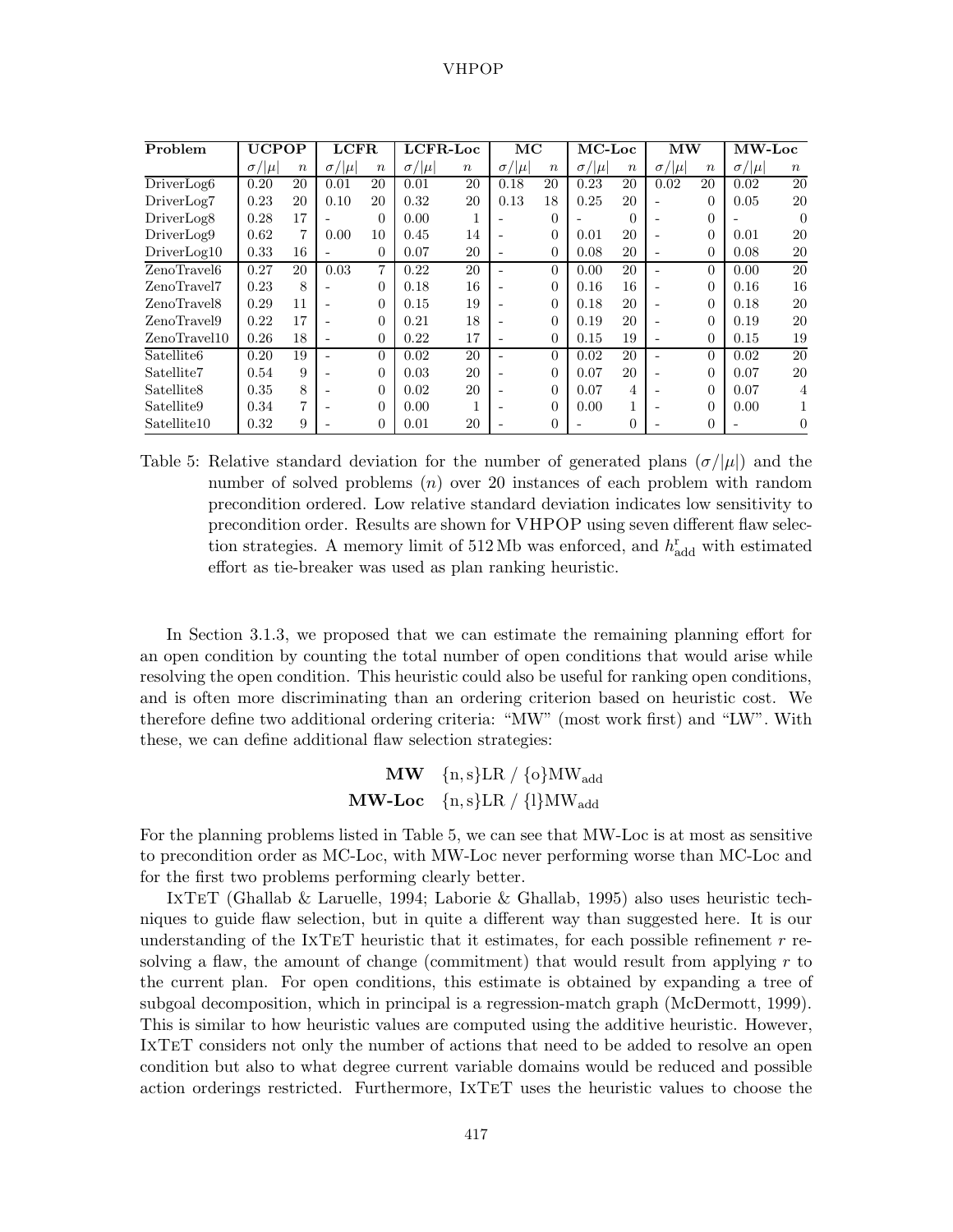flaw in which a single refinement stands out the most as the least "costly" compared to other refinements for the same flaw. The intended effect is a reduction in the amount of backtracking that is needed to find a solution, although we are not aware of any evaluation of the effectiveness of the technique.

**Conflict-Driven Flaw Selection.** Common wisdom in implementing search heuristics for constraint satisfaction problems, e.g. propositional satisfiability, is to first make decisions with maximal consequences, so that inconsistencies can be detected early on, pruning large parts of the search space.

A flaw selection strategy that follows this principle would be to link *unsafe open conditions* before other open conditions. We call an open condition unsafe if a causal link to that open condition would be threatened. By giving priority to unsafe open conditions, the planner will direct attention to possible conflicts/inconsistencies in the plan at an early stage. We introduce the flaw type "u" representing unsafe open conditions. Examples of conflict-driven flaw selection strategies using this new flaw type are the following variations of LCFR, LCFR-Loc, and MW-Loc:

> **LCFR-Conf**  $\{n, s, u\}$ LR /  $\{o\}$ LR **LCFR-Loc-Conf**  $\{n, s, u\}$ LR /  $\{l\}$ LR  $\textbf{MW-Loc-Conf} \quad \{n,s\} \text{LR} / \{u\} \text{MW}$ <sub>add</sub> / {l}MW<sub>add</sub>

The first two of these conflict-driven strategies are very effective in the *link-chain* domain constructed by Veloso and Blythe (1994). The link-chain domain is an artificial domain specifically constructed to demonstrate the weakness of POCL planners in certain domains. What makes the domain hard for SNLP and UCPOP with their default flaw selection strategies is that open conditions can be achieved by several actions but with only one action being the right choice because of negative interaction. This forces the POCL planner to backtrack excessively over link commitments, but inconsistencies may not be immediately detected because of the many link alternatives. We can see in Figure 1 that VHPOP using the UCPOP flaw selection strategy performs very poorly in the link-chain domain. Using a more sophisticated flaw selection strategy such as LCFR improves performance somewhat. However, with the two conflict-driven flaw selection strategies all problems are solved in less than a second. The number of generated and explored plans is in fact identical for LCFR-Conf and LCFR-Loc-Conf, but LCFR-Loc-Conf is roughly twice as fast as LCFR-Conf because of reduced overhead. This demonstrates the benefit of local flaw selection strategies. Note, however, that LCFR is faster than LCFR-Loc in the link-chain domain, so local strategies are not always superior to global strategies.

We can also see in Table 1 that conflict-driven flaw selection strategies work well in the DriverLog and Depots domains, both with  $h_{\text{add}}$  and  $h_{\text{add}}^{\text{r}}$  as heuristic function for ranking plans.

## **4. Temporal POCL Planning**

In classical planning, actions have no duration: the effects of an action are instantaneous. Many realistic planning domains, however, require actions that can overlap in time and have different duration. The version of the planning domain definition language (PDDL),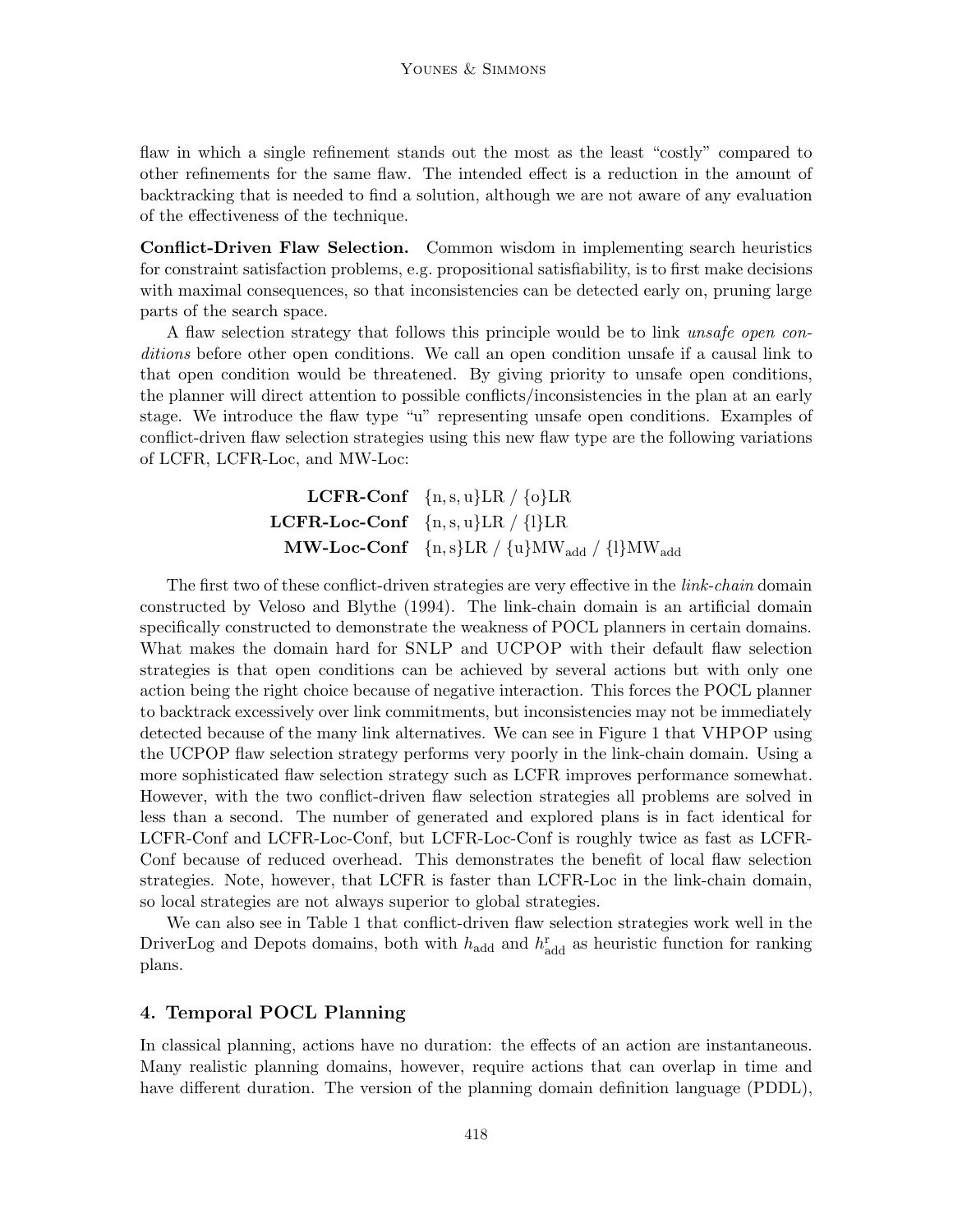

Figure 1: Average planning time over ten problems for each point with different flaw selection strategies in the link-chain domain. Results are shown for VHPOP using five different flaw selection strategies. Only points for which a strategy solved all ten problems without running out of memory (512 Mb) are shown. The  $h_f$ heuristic was used to rank plans.

PDDL2.1, that was used for IPC3 introduces the notion of *durative actions*. A durative action represents an interval of time, and conditions and effects can be associated with either endpoint of this interval. Durative actions can also have invariant conditions that must hold for the entire duration of the action.

We use the *constraint-based interval* approach to temporal POCL planning described by Smith et al. (2000), which in essence is the same approach as used by earlier temporal POCL planners such as DEVISER (Vere, 1983), ZENO (Penberthy & Weld, 1994), and IxTeT (Ghallab & Laruelle, 1994). Like IxTeT, we use a simple temporal network (STN) to record temporal constraints. The STN representation allows for rapid response to temporal queries. ZENO, on the other hand, uses an integrated approach for handling both temporal and metric constraints, and does not make use of techniques optimized for temporal reasoning. The following is a description of how VHPOP handles the type of temporal planning domains expressible in PDDL2.1.

When planning with durative actions, we substitute the partial order  $\mathcal O$  in the representation of a plan with an STN  $\mathcal T$ . Each action  $a_i$  of a plan, except the dummy actions  $a_0$  and  $a_{\infty}$ , is represented by two nodes  $t_{2i-1}$  (start time) and  $t_{2i}$  (end time) in the STN T , and T can be compactly represented by the *d-graph* (Dechter et al., 1991). The d-graph is a complete directed graph, where each edge  $t_i \rightarrow t_j$  is labeled by the shortest temporal distance,  $d_{ij}$ , between the two time nodes  $t_i$  and  $t_j$  (i.e.  $t_j - t_i \leq d_{ij}$ ). An additional time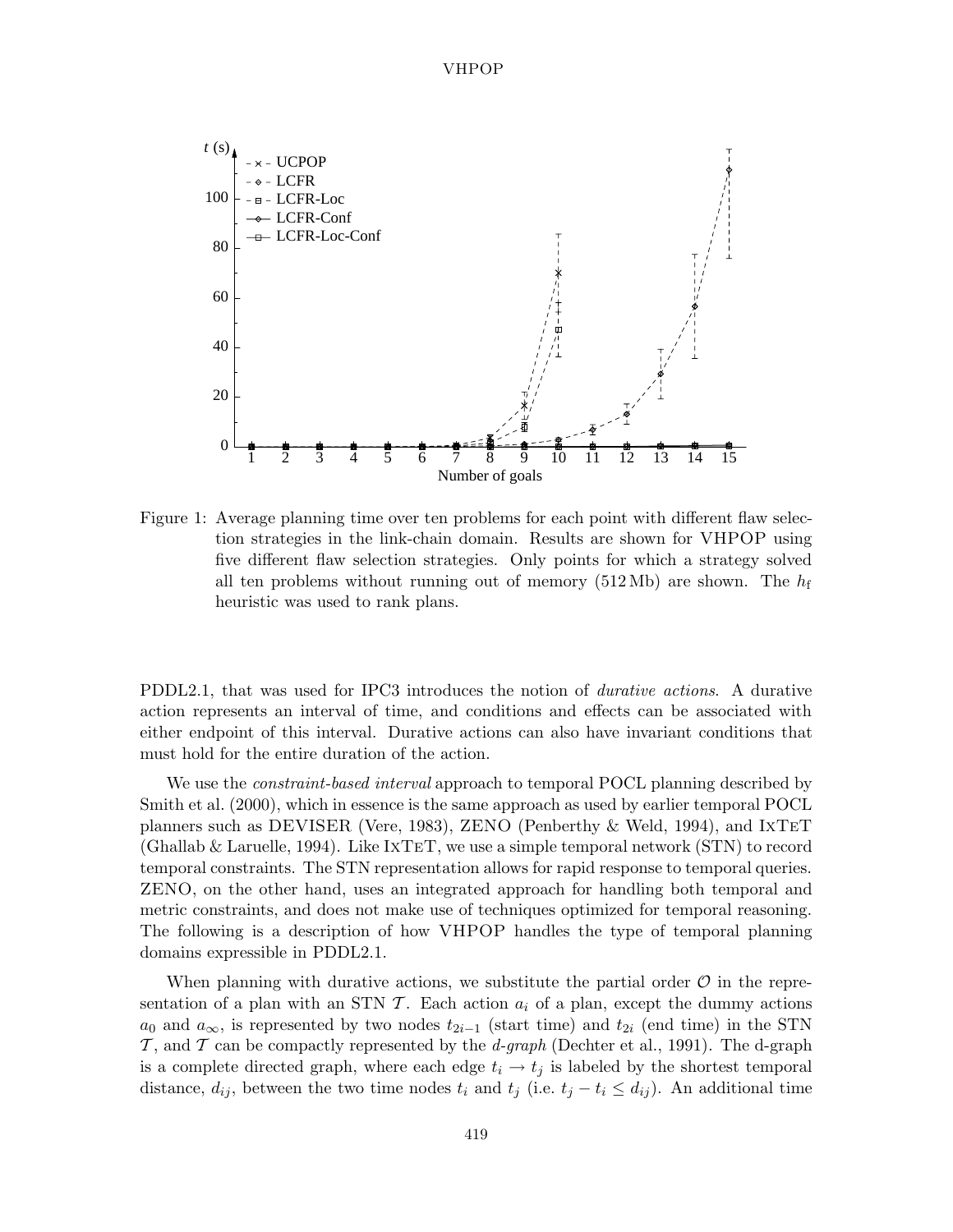$$
\begin{pmatrix}\n0 & \infty & \infty \\
-1 & 0 & 7 \\
-4 & -3 & 0\n\end{pmatrix}\n\qquad\n\begin{pmatrix}\n0 & \infty & \infty & \infty & \infty \\
-1 & 0 & 7 & \infty & \infty \\
-4 & -3 & 0 & \infty & \infty \\
-5 & \infty & \infty & -4 & 0\n\end{pmatrix}\n\qquad\n\begin{pmatrix}\n0 & \infty & \infty & \infty & \infty \\
-1 & 0 & 7 & 2 & 6 \\
-6 & -3 & 0 & -5 & -1 \\
-1 & \infty & \infty & 0 & 4 \\
-5 & \infty & \infty & -4 & 0\n\end{pmatrix}
$$
\n(a)\n(b)\n(c)

Figure 2: Matrix representation of d-graph, with  $\epsilon = 1$ , for STN after (a) adding action  $a_1$  with duration constraint  $\delta_1 \leq 7 \wedge \delta_1 \geq 3$ , (b) adding action  $a_2$  with duration constraint  $\delta_2 = 4$ , and (c) ordering the end of  $a_2$  before the end of  $a_1$ . Explicitly added temporal constraints are in boldface.

point,  $t_0$ , is used as a reference point to represent time zero. By default,  $d_{ij} = \infty$  for all  $i \neq j$  ( $d_{ii} = 0$ ), signifying that there is no upper bound on the difference  $t_i - t_i$ .

Constraints are added to  $\mathcal T$  at the addition of a new action, the linking of an open condition, and the addition of an ordering constraint between endpoints of two actions.

The duration,  $\delta_i$ , of a durative action  $a_i$  is specified as a conjunction of simple duration constraints  $\delta_i \bowtie c$ , where c is a real-valued constant and  $\bowtie$  is in the set  ${=,\leq,\geq}$ .<sup>4</sup> Each simple duration constraint gives rise to temporal constraints between the time nodes  $t_{2i-1}$ and  $t_{2i}$  of T when adding  $a_i$  to a plan  $\langle A, \mathcal{L}, \mathcal{T}, \mathcal{B} \rangle$ . The temporal constraints, in terms of the minimum distance  $d_{ij}$  between two time points, are as follows:

| Duration Constraint | <b>Temporal Constraints</b>              |
|---------------------|------------------------------------------|
| $\delta_i = c$      | $d_{2i-1,2i} = c$ and $d_{2i,2i-1} = -c$ |
| $\delta_i \leq c$   | $d_{2i-1,2i} \leq c$                     |
| $\delta_i \geq c$   | $d_{2i,2i-1} \leq -c$                    |

The semantics of PDDL2.1 with durative actions dictates that every action be scheduled strictly after time zero. Let  $\epsilon$  denote the smallest fraction of time required to separate two time points. To ensure that an added action  $a_i$  is scheduled after time zero, we add the temporal constraint  $d_{2i-1,0} \leq -\epsilon$  in addition to any temporal constraints due to duration constraints. Figure  $2(a)$  shows the matrix representation of the d-graph after adding an action,  $a_1$ , with duration constraint  $\delta_1 \leq 7 \wedge \delta_1 \geq 3$  to a null plan. The rows and columns of the matrix correspond to time point 0, the start of action  $a_1$ , and the end of action  $a_1$ in that order. After adding action  $a_2$  with duration constraint  $\delta_2 = 4$ , we have the d-graph represented by the matrix in Figure 2(b). The two additional rows and columns correspond to the start and end of action  $a_2$  in that order.

A temporal annotation  $\tau \in \{s, i, e\}$  is added to the representation of open conditions. The open condition  $\stackrel{q@s}{\longrightarrow} a_i$  represents a condition that must hold at the start of the durative action  $a_i$ ,  $\stackrel{q@e}{\longrightarrow} a_i$  represents a condition that must hold at the end of  $a_i$ , while  $\stackrel{q@i}{\longrightarrow} a_i$  is an invariant condition for  $a_i$ . An equivalent annotation is added to the representation of causal

<sup>4.</sup> In contrast, Vere's DEVISER can only handle duration constraints of the form  $\delta_i = c$ .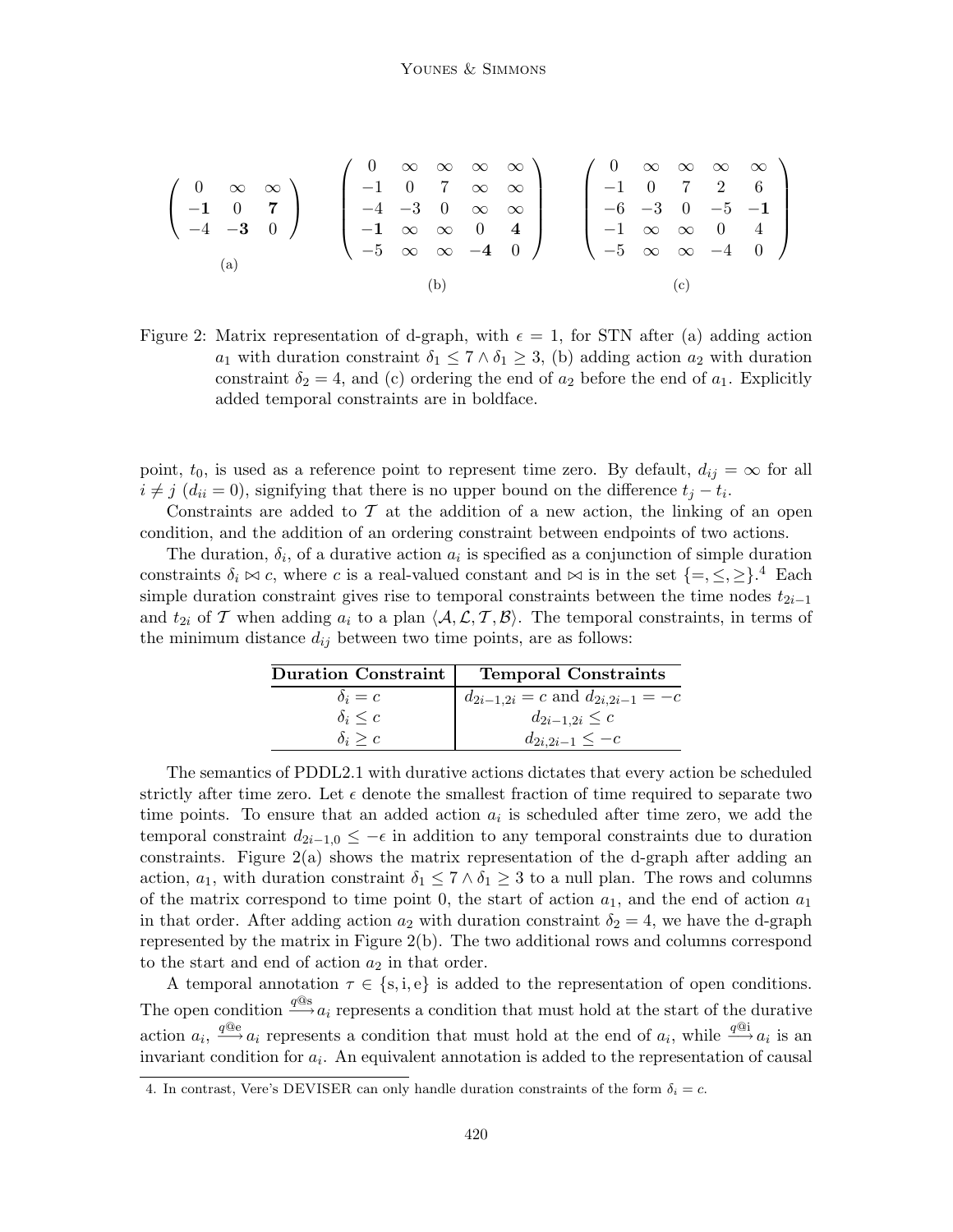links. The linking of an open condition  $\frac{q \mathbb{Q} \tau}{q} a_i$  to an effect associated with a time point  $t_j$ gives rise to the temporal constraint  $d_{kj} \leq -\epsilon$   $(k = 2i$  if  $\tau = e$ , else  $k = 2i - 1$ ). Figure 2(c) shows the representation of the STN for a plan with actions  $a_1$  and  $a_2$ , as before, and with an effect associated with the end of  $a_2$  linked to a condition associated with the end of  $a_1$ .

Unsafe causal links are resolved in basically the same way as before, but instead of adding ordering constraints between actions we add temporal constraints between time points ensuring that one time point precedes another time point. We can ensure that time point  $t_i$  precedes time point  $t_j$  by adding the temporal constraint  $d_{ii} \leq -\epsilon$ .

Every time we add a temporal constraint to a plan, we update all shortest paths  $d_{ij}$ that could have been affected by the added constraint. This propagation of constraints can be carried out in  $O(|\mathcal{A}|^2)$  time.

Once a plan without flaws is found, we need to schedule the actions in the plan, i.e. assign a start time and duration for each action. A schedule of the actions is a solution to the STN  $\mathcal{T}$ , and a solution assigning the earliest possible start time to each action is readily available in the d-graph representation. The start time of action  $a_i$  is set to  $-d_{2i-1,0}$  (Corollary 3.2, Dechter et al., 1991) and the duration to  $d_{2i-1,0} - d_{2i,0}$ . Assuming Figure 2(c) represents the STN for a complete plan, then we would schedule  $a_1$  at time 1 with duration 5 and  $a_2$ at time 1 with duration 4. We can easily verify that this schedule is indeed consistent with the duration constraints given for the actions, and that  $a_2$  ends before  $a_1$  as required.

Each non-durative action can be treated as a durative action of fixed duration 0, with preconditions associated with the start time, effects associated with the end time, and without any invariant conditions. This allows for a frictionless treatment of domains with both durative and non-durative actions.

Let us for a moment consider the memory requirements for temporal POCL planning compared to classical POCL planning. When planning with non-durative actions, we store  $\mathcal O$  as a bit-matrix representing the transitive closure of the ordering constraints in  $\mathcal O$ . For a partial plan with n actions, this requires  $n^2$  bits. With n durative actions, on the other hand, we need roughly  $4n^2$  floating-point numbers to represent the d-graph of T. Each floatingpoint number requires at least 32 bits on a modern machine, so in total we need more than 100 times as many bits to represent temporal constraints as regular ordering constraints for each plan. We note, however, that each refinement changes only a few entries in the d-graph, and by choosing a clever representation of matrices we can share storage between plans. The upper left  $3 \times 3$  sub-matrix in Figure 2(b) is for example identical to the matrix in Figure  $2(a)$ . The way we store matrices in VHPOP allows us to exploit this commonality and thereby reduce the total memory requirements.

The addition of durative actions does not change the basic POCL algorithm. The recording of temporal constraints and temporal annotations can be handled in a manner transparent to the rest of the planner. The search heuristics described in Section 3, although not tuned specifically for temporal planning, can be used with durative actions. We only need to slightly modify the definition of literal and action cost in the additive heuristic because of the temporal annotations associated with preconditions and effects of durative actions. Let  $\mathcal{G}A_{s}(q)$  denote the set of ground actions achieving q at the start, and  $\mathcal{G}A_{e}(q)$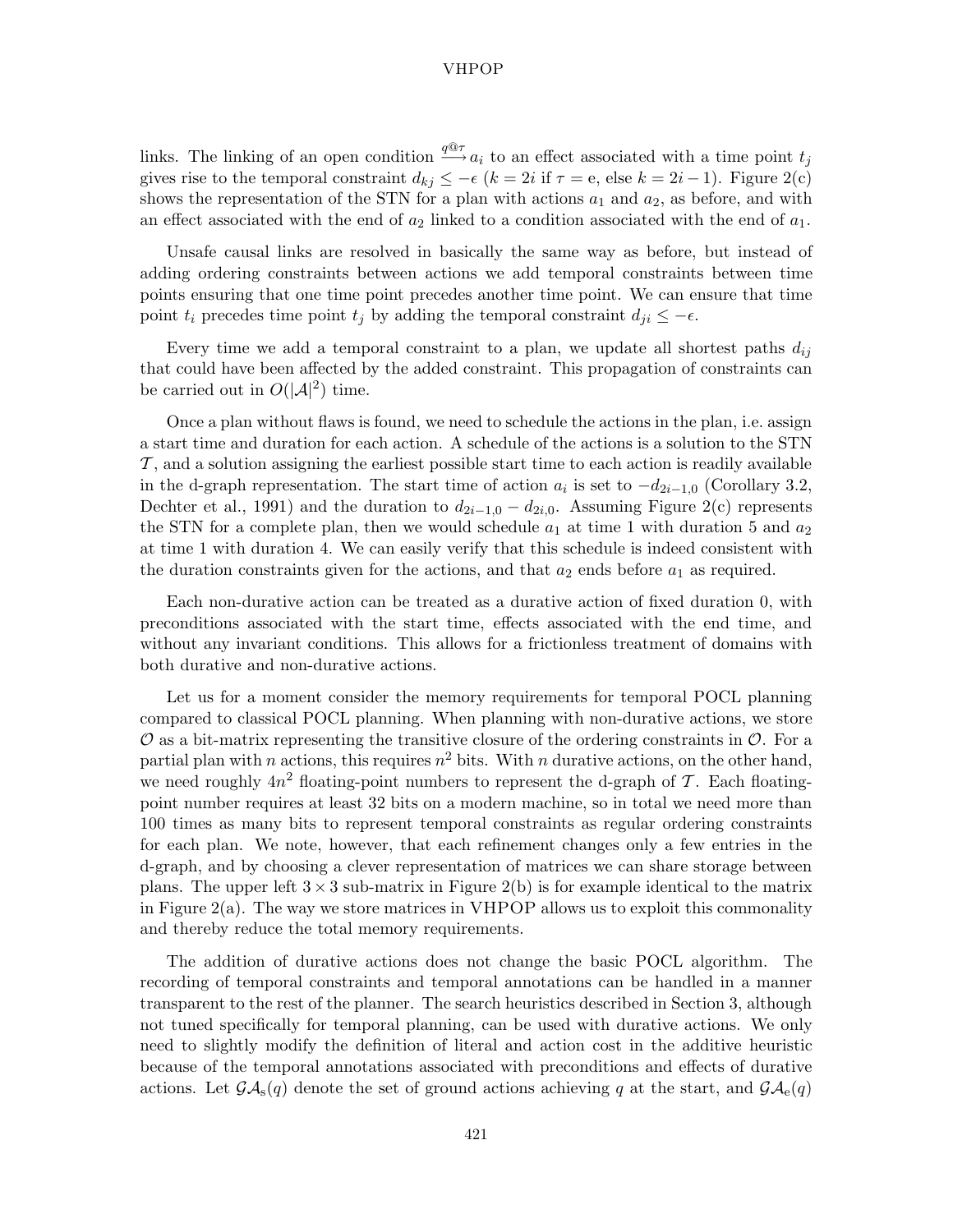| Name             | Specification                         |
|------------------|---------------------------------------|
| MW-Loc           | ${n, s}LR / {l}MW_{add}$              |
| MW-Loc-Conf      | ${n,s}LR / {u}MW_{add} / {l}MW_{add}$ |
| LCFR-Loc         | ${n, s, l}LR$                         |
| $LCFR$ -Loc-Conf | $\{n,s,u\}LR$ / $\{l\}LR$             |

Table 6: Flaw selection strategies used by VHPOP at IPC3.

the set of ground actions achieving q at the end. We define the cost of the literal q as

$$
h_{\text{add}}(q) = \begin{cases} 0 & \text{if } q \text{ holds initially} \\ \min_{a \in \mathcal{GA}_t(q)} h_{\text{add}}(a @ t) & \text{if } \mathcal{GA}_t(q) \neq \emptyset \\ \infty & \text{otherwise} \end{cases}
$$

,

with  $t \in \{s, e\}$  and the cost of a durative action a at endpoint t defined as

$$
h_{\rm add}(a@t) = 1 + h_{\rm add}(Prec_t(a)).
$$

*Prec*s(a) is a propositional formula representing the invariant preconditions of a and preconditions associated with the start of a, while  $Prec<sub>e</sub>(a)$  is a formula representing all preconditions of a.

## **5. VHPOP at IPC3**

VHPOP allows for several flaw selection strategies to be used simultaneously in a roundrobin scheme. This lets us exploit the strengths of different flaw selection strategies concurrently, which was essential for the success of VHPOP at IPC3 since we have yet to find a single superior flaw selection strategy that dominates all other flaw selection strategies in terms of the number of solved problems within a given time frame. The technique we use in VHPOP for supporting multiple flaw selection strategies is in essence the same as the technique proposed by Howe et al. (1999) for exploiting performance benefits of several planners at once in a meta-planner. Although the meta-planner is slower than the fastest planner on any single problem, it can solve more problems than any single planner.

We used four different flaw selection strategies at IPC3 (Table 6), preferring local flaw selection strategies as they tend to incur a lower overhead than global strategies such as LCFR and MW and often appear more effective than global strategies because of a maintained focused on subgoal achievement. The four strategies were selected after some initial experimentation with problems from a few of the competition domains.

The use of multiple flaw selection strategies can be thought of as running multiple concurrent instances of the planner, as a separate search queue is maintained for each flaw selection strategy that is used. Similar to HSP2.0 at the planning competition in 2000 (Bonet & Geffner, 2001a), we use a fixed control strategy to schedule these multiple instances of our planner. The first time a flaw selection strategy is used, it is allowed to generate up to 1000 search nodes. The second time the same flaw selection strategy is used, it can generate another 1000 search nodes, making it a total of 2000 search nodes. At each subsequent round i, each flaw selection strategy is permitted to generate up to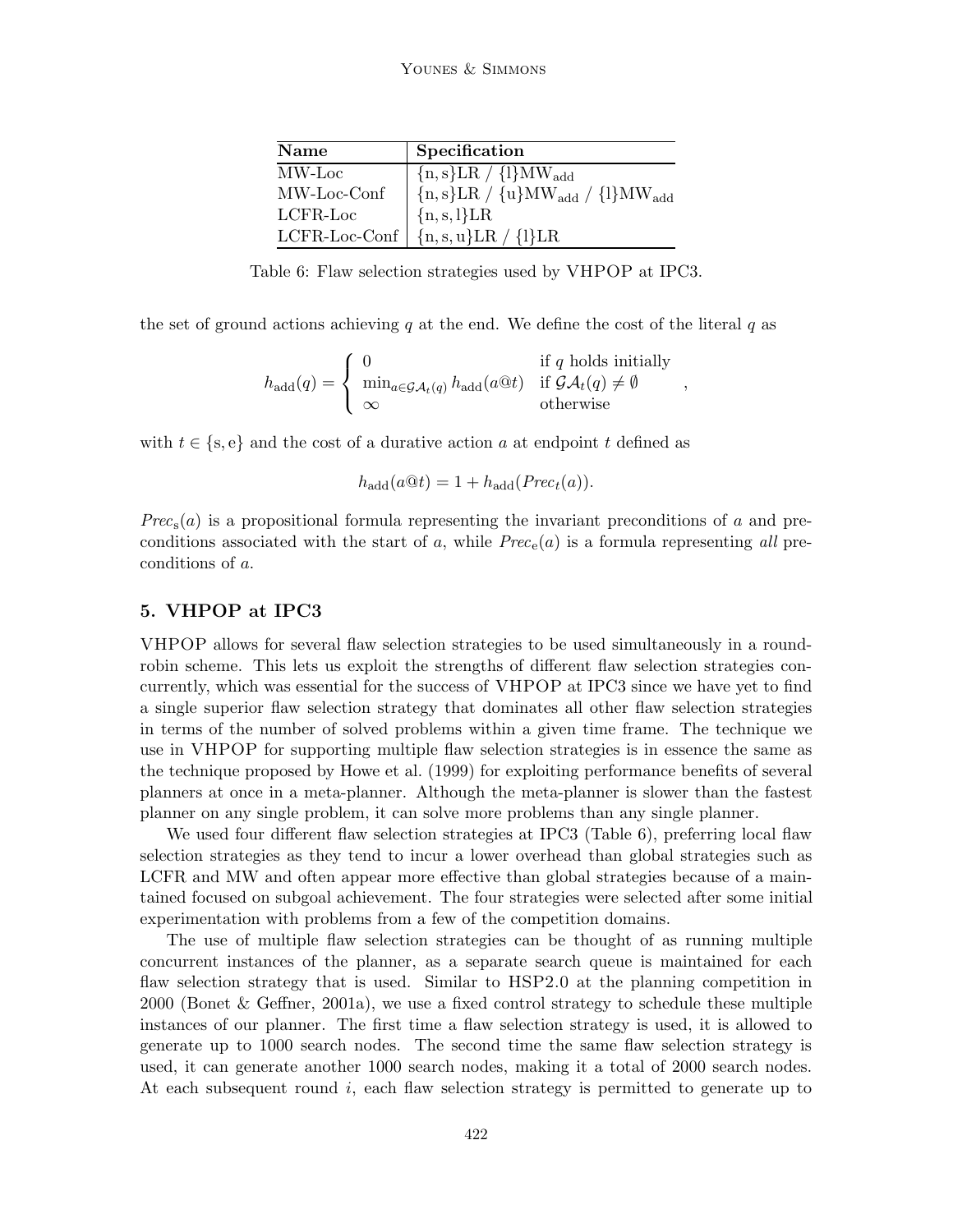| <b>Name</b>      | Order          | <b>STRIPS Limit</b> Durative Limit |          |
|------------------|----------------|------------------------------------|----------|
| MW-Loc           |                | 10000                              | 12000    |
| MW-Loc-Conf      | $\overline{2}$ | 100000                             | 100000   |
| LCFR-Loc         | 3              | 200000                             | 240000   |
| $LCFR$ -Loc-Conf |                | $\infty$                           | $\infty$ |

Table 7: Execution order of flaw selection strategies used at IPC3, and also search limits used with each strategy on domains with and without durative actions.

1000 ·  $2^{i-2}$  additional nodes. The maximum number of nodes generated using a specific flaw selection strategy is  $1000 \cdot 2^{i-1}$  after i rounds. An optional upper limit on the number of generated search nodes can be set for each flaw selection strategy. This is useful for flaw selection strategies that typically solve problems quickly, when they solve them at all within reasonable time. Table 7 shows the search limits used by VHPOP at IPC3. These limits were determined after some initial trials on the competition problems. Note that there was no set search limit for the last flaw selection strategy. Whenever the other three strategies all reached their search limits without having found a solution, LCFR-Loc-Conf was used until physical resource limits were reached.

Table 8 shows the number of plans generated in the STRIPS Satellite domain before a solution is found for the four flaw selection strategies used at IPC3, and also the number of generated plans when combining the four strategies using the schedule in Table 7. To better understand how the round-robin scheduling works, we take a closer look at the numbers for problem 15. Table 9 shows how the total number of generated plans is divided between rounds and flaw selection strategies. Note that although MW-Loc is actually the best strategy for this problem, it is stopped already in round 5. The total number of generated plans does not exactly match the actual number of generated plans reported in Table 8. This is because we only consider suspending the use of a flaw selection strategy after all refinements of the last selected plan have been added, so the limit in a round can be exceeded slightly in practice. The numbers in Table 9 represent an idealized situation where flaw selection strategies are switched when the number of generated plans exactly matches the limit for the current round.

VHPOP solved 122 problems out of 224 attempted at IPC3. The quality of the plans, in terms of number of steps, generated by VHPOP was generally very high. For plain STRIPS domains, VHPOP's plans were typically within 10 percent of the best plans found by any planner in the competition, with 28 of VHPOP's 68 STRIPS plans being at least as short as the best plans found and, being a POCL planner, VHPOP automatically exploits parallelism in planning domains, generating plans for STRIPS domains with low total plan execution time (Table 10). Table 11 shows that VHPOP also performed well in terms of number of solved problems in four of the six STRIPS domains, being competitive with top performers such as MIPS and LPG (particularly in the Rovers domain).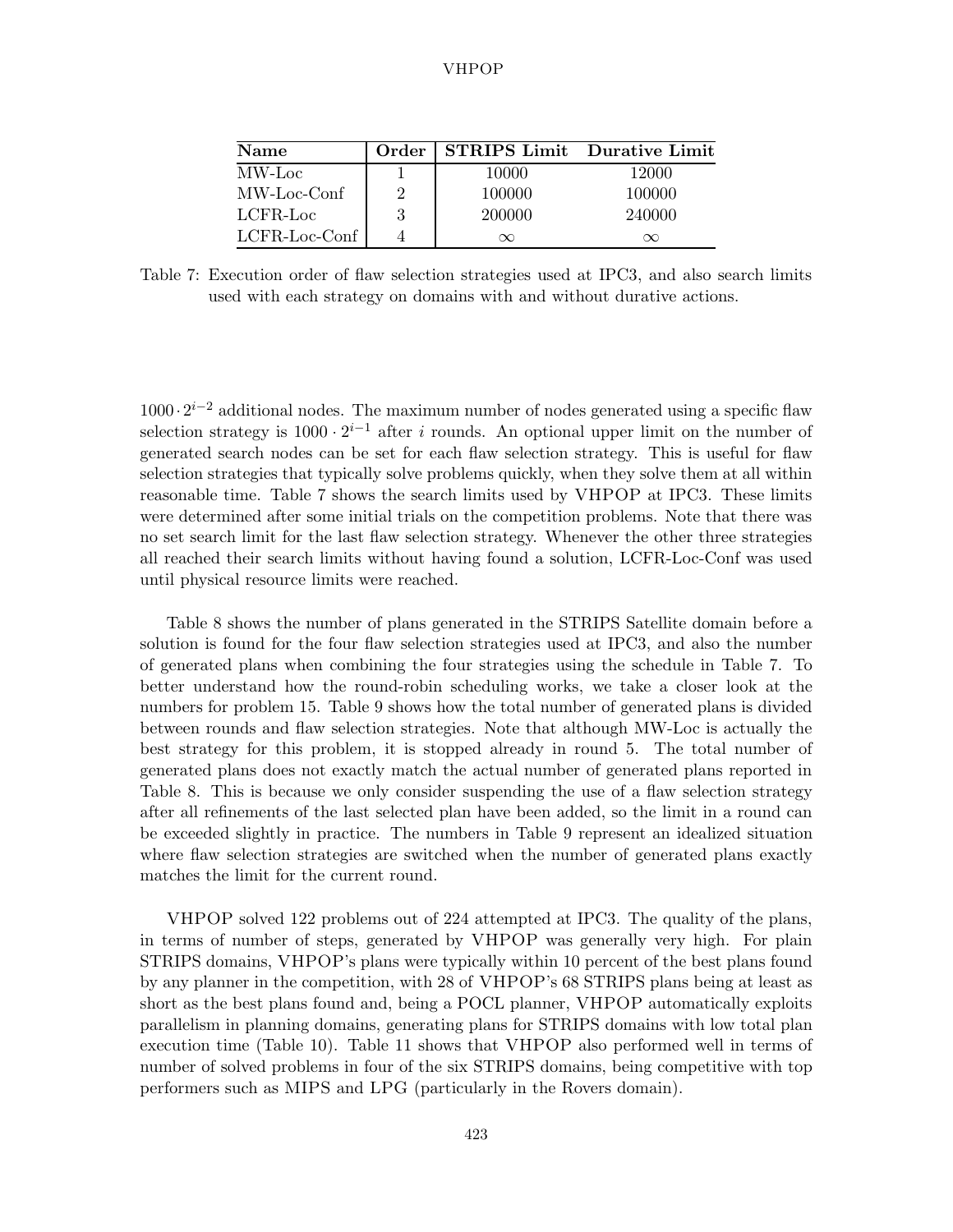| Problem        | $\mathbf{MW}\text{-}\mathbf{Loc}$ |         |         | MW-Loc-Conf LCFR-Loc LCFR-Loc-Conf | All    |
|----------------|-----------------------------------|---------|---------|------------------------------------|--------|
| 1              | 118                               | 118     | 118     | 118                                | 118    |
| $\overline{2}$ | 229                               | 229     | 249     | 249                                | 229    |
| 3              | 172                               | 172     | 172     | 172                                | 172    |
| 4              | 738                               | 843     | 822     | 1797                               | 738    |
| 5              | 448                               | 723000† | 1018    | 706000†                            | 448    |
| 6              | 636000+                           | 629000† | 720     | 834                                | 2727   |
|                | 571                               | 745     | 620     | 688000+                            | 571    |
| 8              | 482000†                           | 874     | 1017    | 783                                | 1874   |
| 10             | 1245                              | 1178    | 1323    | 1275                               | 4283   |
| 11             | 1172                              | 1172    | 1172    | 1172                               | 4172   |
| 12             | 3517                              | 3733    | 525000+ | 525000+                            | 9542   |
| 13             | 6241                              | 382000† | 559000† | 544000†                            | 18265  |
| 14             | 2352                              | 2352    | 2157    | 2157                               | 8365   |
| 15             | 74738                             | 444000† | 107375  | 465000†                            | 281387 |
| 16             | 533000+                           | 529000† | 3442    | 3571                               | 13471  |
| 17             | 2975                              | 2975    | 3438    | 3438                               | 8981   |
| 18             | 1584                              | 1584    | 1724    | 1724                               | 4588   |

Table 8: Number of generated plans in the STRIPS Satellite domain for the four different flaw selection strategies used by VHPOP at IPC3. The rightmost column is the number of plans generated by VHPOP before finding a solution when using the schedule in Table 7. A dagger (†) means that the planner ran out of memory (800 Mb) after generating at least the indicated number of plans.

| Round          |       |              |        | MW-Loc MW-Loc-Conf LCFR-Loc LCFR-Loc-Conf | Total  |
|----------------|-------|--------------|--------|-------------------------------------------|--------|
|                | 1000  | 1000         | 1000   | 1000                                      | 4000   |
| $\overline{2}$ | 1000  | 1000         | 1000   | 1000                                      | 4000   |
| 3              | 2000  | 2000         | 2000   | 2000                                      | 8000   |
| 4              | 4000  | 4000         | 4000   | 4000                                      | 16000  |
| 5              | 2000  | 8000         | 8000   | 8000                                      | 26000  |
| 6              |       | 16000        | 16000  | 16000                                     | 48000  |
| 7              |       | 32000        | 32000  | 32000                                     | 96000  |
|                |       | <i>36000</i> | 43375  |                                           | 79375  |
| Total          | 10000 | 100000       | 107375 | 64000                                     | 281375 |

Table 9: A closer look at the round-robin scheduling for problem 15 in the STRIPS Satellite domain. Italic entries indicate that the search limit for a flaw selection strategy was reached in the round.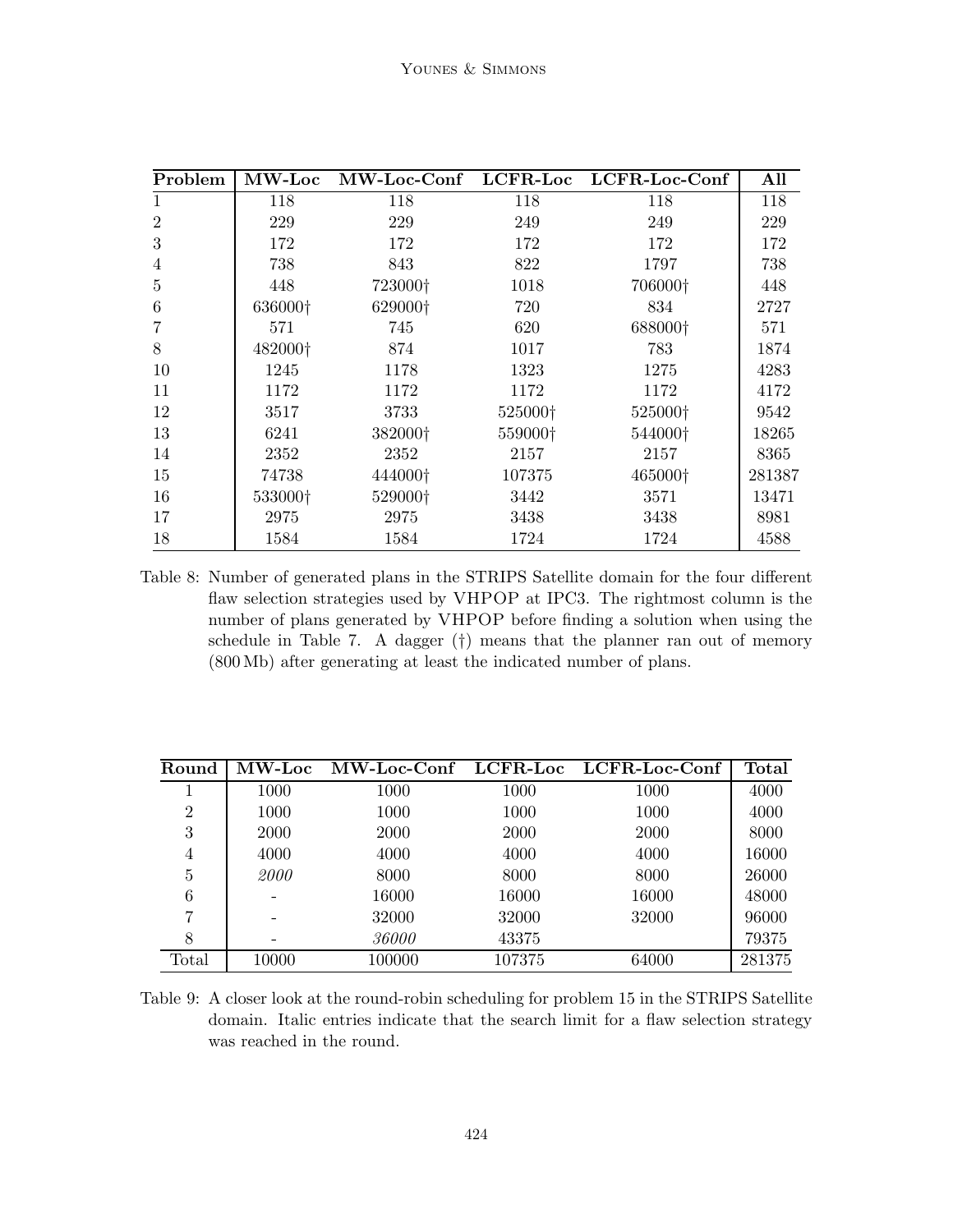| Domain     | $\#$ Solved $\#$ Steps |      | $\#$ Best   Execution Time $\#$ Best |  |
|------------|------------------------|------|--------------------------------------|--|
| DriverLog  |                        | 1.09 | 1.15                                 |  |
| ZenoTravel | 13                     | 1.04 | 1.20                                 |  |
| Satellite  |                        | 1.07 | 1.25                                 |  |
| Rovers     | 20                     | 1.08 | 1.08                                 |  |

Table 10: Relative plan quality for the STRIPS domains where VHPOP solved more than half of the problems. There are two plan quality metrics. Number of steps is simply the total number of steps in a plan, while execution time is the total time required to execute a plan (counting parallel actions as one time step). The table shows the average ratio of VHPOP's plan quality and the quality of the best plan generated by any planner, and the number of problems in each domain where VHPOP found the best plan is also shown.

| Planner           |    |    | Depots DriverLog ZenoTravel Satellite Rovers |    |    | $\rm FreeCell$ | Total |
|-------------------|----|----|----------------------------------------------|----|----|----------------|-------|
| FF                | 22 | ТĐ | 20                                           | 20 | 20 | 20             |       |
| LPG               |    |    | 20                                           | 20 |    |                | 109   |
| <b>MIPS</b>       |    |    | 16                                           |    |    | 19             | 86    |
| <b>SIMPLANNER</b> | 22 |    | 20                                           |    |    |                | 91    |
| <b>STELLA</b>     |    |    |                                              |    |    |                | 50    |
| <b>VHPOP</b>      |    |    |                                              |    |    |                | 68    |

Table 11: Number of problems solved by top performing fully automated planners in STRIPS domains.

In domains with durative actions<sup>5</sup>, total execution time was given as an explicit plan metric, and the objective was to minimize this metric. The specification of an explicit plan metric is a feature of PDDL2.1 not present in earlier versions of PDDL. As VHPOP currently ignores this objective function and always tries to find plans with few steps, it should come as no surprise that the quality of VHPOP's plans for domains with durative actions was significantly worse than the quality of the best plans found (Table 12).<sup>6</sup> VHPOP still produced plans with few steps, however, with over 60 percent of VHPOP's plans for domains with durative actions having the fewest steps. The plan selection heuristic that VHPOP uses is tuned for finding plans with few steps, and it would need to be modified in order to find plans with shorter total execution time. Table 13 shows that LPG solved by far the most problems in domains with durative actions, but that VHPOP was competitive with MIPS and clearly outperformed TP4 and TPSYS.

<sup>5.</sup> There were two types of domains with durative actions at IPC3: "SimpleTime" domains having actions with constant duration and "Time" domains with durations being functions of action parameters. The results with durative actions presented in this paper are for "SimpleTime" domains as there is currently no support for durations as functions of action parameters in VHPOP. It would, in principle, not be hard to add such support though, and we expect future versions of VHPOP to have it.

<sup>6.</sup> The poor performance is in part also due to the use of 1 for  $\epsilon$  (see Section 4) in VHPOP, while most other planners used 0.01 or less. Using 0.01 for  $\epsilon$  with VHPOP reduces the total execution time of plans with about 15 percent.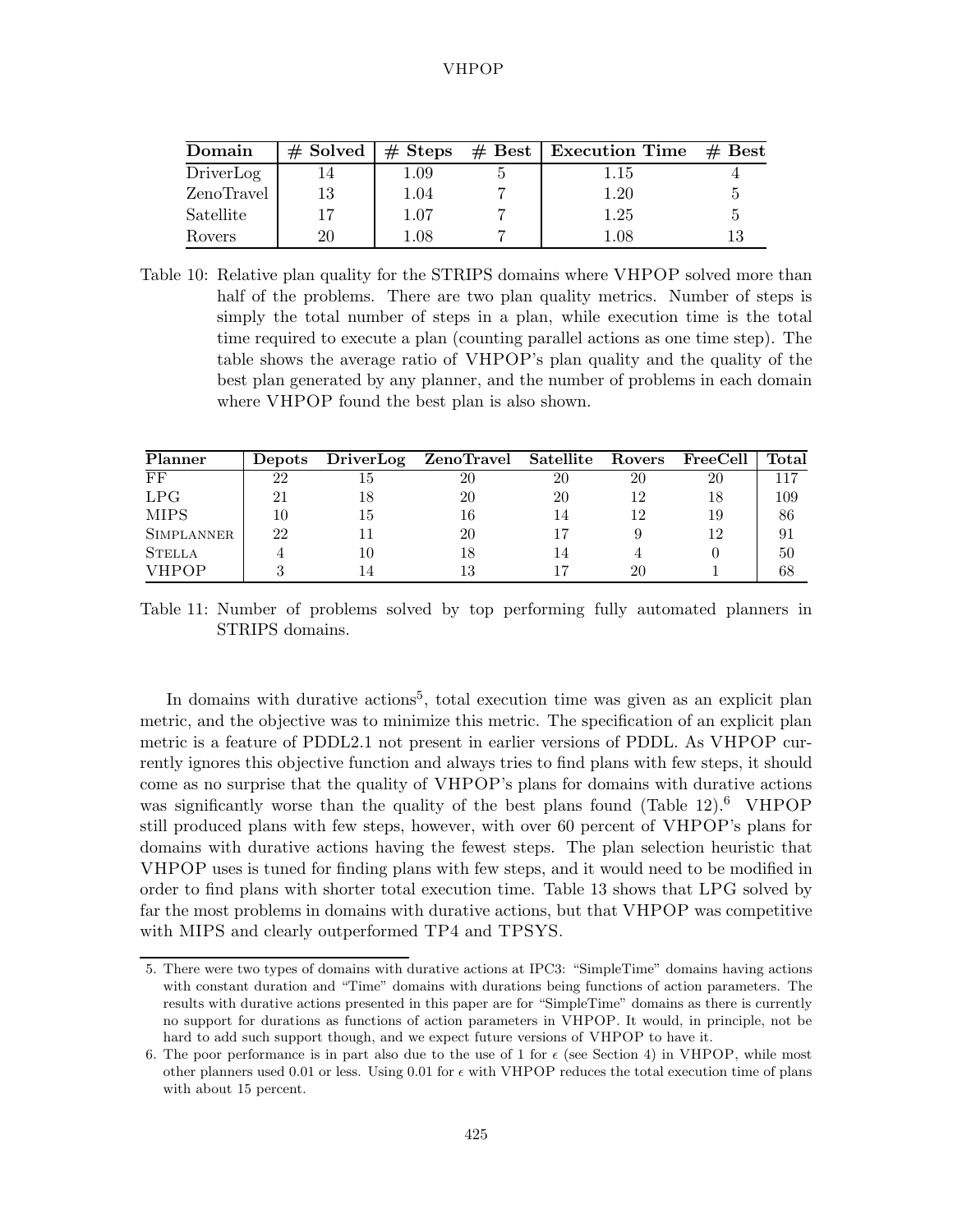| Domain     |    |      | $\#$ Solved $\#$ Steps $\#$ Best   Execution Time $\#$ Best |  |
|------------|----|------|-------------------------------------------------------------|--|
| DriverLog  |    | 1.04 | 1.50                                                        |  |
| ZenoTravel | 13 | 1.04 | 1.54                                                        |  |
| Satellite  |    | 1.04 | 2.51                                                        |  |
| Rovers     |    | 1.04 | 1.39                                                        |  |

Table 12: Same information as in Table 10, but for domains with durative actions.

| Planner      |    | Depots DriverLog ZenoTravel Satellite Rovers |    | Total |
|--------------|----|----------------------------------------------|----|-------|
| LPG          |    |                                              | 20 | 92    |
| MIPS         | 15 |                                              |    | 58    |
| TP4          |    |                                              |    | 15    |
| <b>TPSYS</b> |    |                                              |    |       |
| <b>VHPOP</b> |    |                                              |    |       |

Table 13: Number of problems solved by fully automated planners in domains with durative actions.

While VHPOP was a top performer at IPC3 in terms of plan quality, it was far from the top in terms of planning time. VHPOP was typically orders of magnitude slower than the fastest planner. The high planning times for VHPOP can in part be attributed to implementation details. Improvements to the code (e.g. using pointer comparison instead of string comparison whenever possible) since the planning competition has resulted in 10 to 20 percent lower planning times when using ground actions and when using lifted actions the planner is more than twice as fast as before. The reachability analysis is still a bottleneck, however, and further improvements could definitely be made there. It is important to remember, though, that we basically run four planners at once by using four flaw selection strategies concurrently. Table 14 shows the average relative performance of VHPOP at IPC3 compared to the performance of VHPOP using only the best flaw selection strategy for each problem. VHPOP with the best flaw selection strategy is on average two to three times faster than VHPOP with four concurrent strategies. Using several flaw selection strategies simultaneously helps us solve more problems, but the price is reduced speed. By more intelligently scheduling the different flaw selection strategies depending on domain and problem features, and not just using a fixed schedule for all problems, we could potentially increase planner efficiency significantly.

## **6. Discussion**

McDermott (2000) finds the absence of POCL planners at the first planning competition in 1998 striking, as such planners had been dominating planning research just a few years earlier. "It seems doubtful that the arguments in [POCL planners'] favor were all wrong, and it would be interesting to see partial-order planners compete in future competitions", McDermott writes. After two competitions without POCL planners, we believe that VHPOP's performance at IPC3 demonstrates that POCL planning—at least with ground actions can be competitive with CSP-based and heuristic state space planning. VHPOP also shows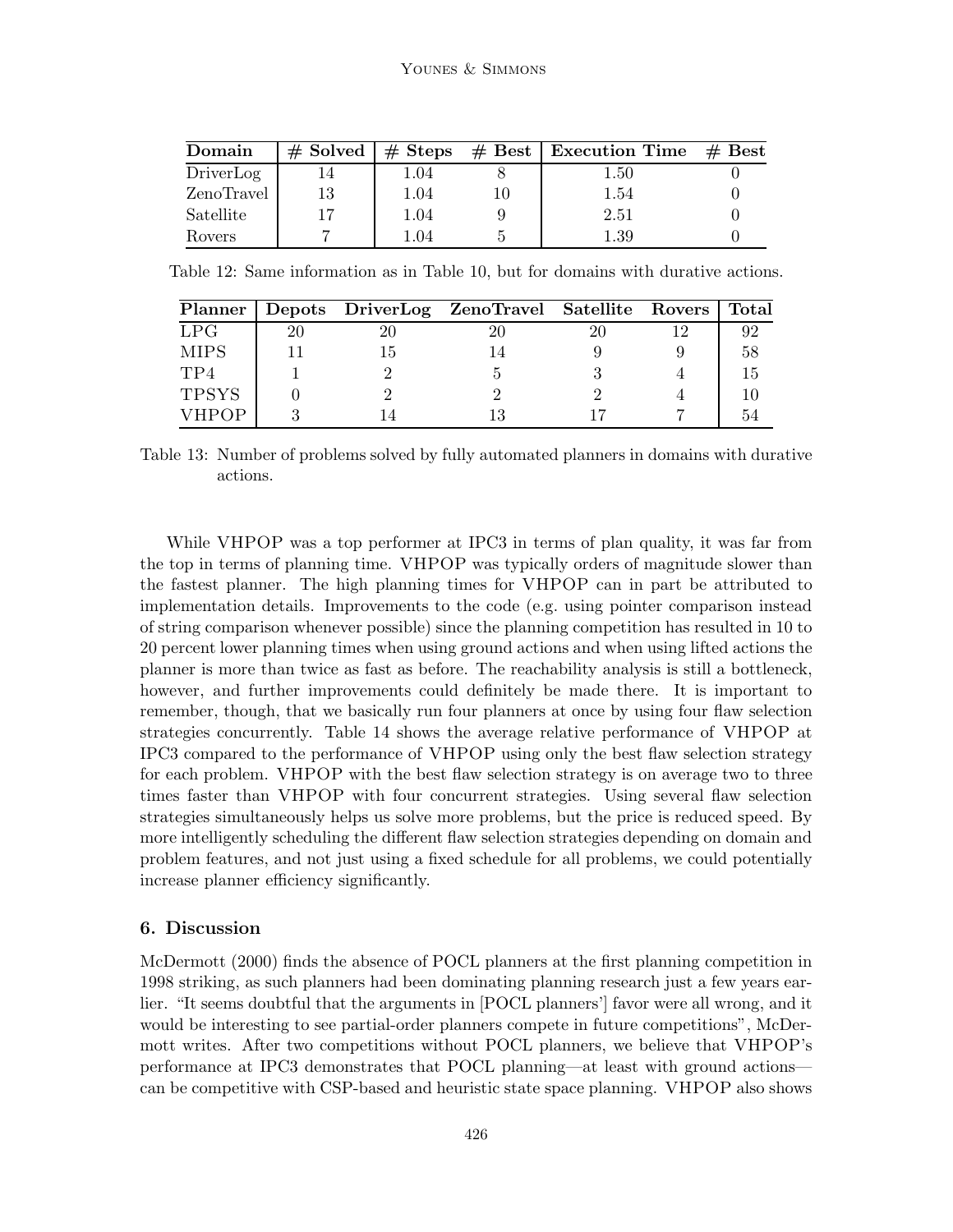| Domain     | <b>STRIPS</b> | Durative |
|------------|---------------|----------|
| DriverLog  | 2.52          | 2.66     |
| ZenoTravel | 2.76          | 2.86     |
| Satellite  | 1.78          | 2.01     |
| Rovers     | 2.32          | 3.37     |

Table 14: Each number in the table represents the average ratio of the planning time for VHPOP using all four flaw selection strategies concurrently and the planning time for VHPOP with only the fastest flaw selection strategy.

that temporal POCL planning can be made practical by using the same heuristic techniques that have been developed for classical planning. The idea of using the POCL paradigm for temporal planning is not new and goes back at least to Vere's DEVISER (Vere, 1983), but we are the first to demonstrate the effectiveness of temporal POCL planning on a larger set of benchmark problems.

We hope that the success of VHPOP at IPC3 will inspire a renewed interest in plan space planning, and we have made the source code for  $VHPOP$ , written in  $C++$ , available to the research community in an online appendix so that others can build on our effort.<sup>7</sup>

While VHPOP performed well above our expectations at IPC3, we see several ways in which we can further improve the planner. Speed, as mentioned in Section 5, is the principal weakness of VHPOP. The code for the reachability analysis is not satisfactory, as it currently generates ground action instances before performing any reachability analysis. This often leads to many ground action instances being generated that do not have preconditions with finite heuristic cost (according to the additive heuristic). We believe that VHPOP could profit from code for reachability analysis in well-established planning systems such as FF. We could also improve speed by better scheduling different flaw selection strategies. We would like to see statistical studies, similar to that of Howe et al. (1999), linking domain and problem features to the performance of various flaw selection strategies.

We have so far only considered using different flaw selection strategies. However, running multiple instances of VHPOP using different plan selection heuristics could be equally interesting. We have, for example, noticed that using the additive heuristic *without* accounting for reuse helps us solve two more problems in the Satellite domain. It would also be interesting to have the FF heuristic implemented in VHPOP and see how well it performs in a plan space planner, possibly using local search techniques instead of  $A^*$ . It is not likely, however, that the results on local search topology for the FF heuristic in state space (Hoffmann, 2001) carry over to plan space. While many of the benchmark planning domains contain actions whose effects can be undone by other actions, the plan operators causing transitions in the search space of a plan space planner are different from the actions defined for a planning domain, and the effects of a plan space operator are generally irreversible. We would likely need to add *transformational* plan operators that can undo linking and ordering decisions. Incidentally, VHPOP started out as a project for adding transformational plan operators to UCPOP, but we got side-tracked by the need for better search

<sup>7.</sup> The latest version of VHPOP is available for download at www.cs.cmu.edu/˜lorens/vhpop.html.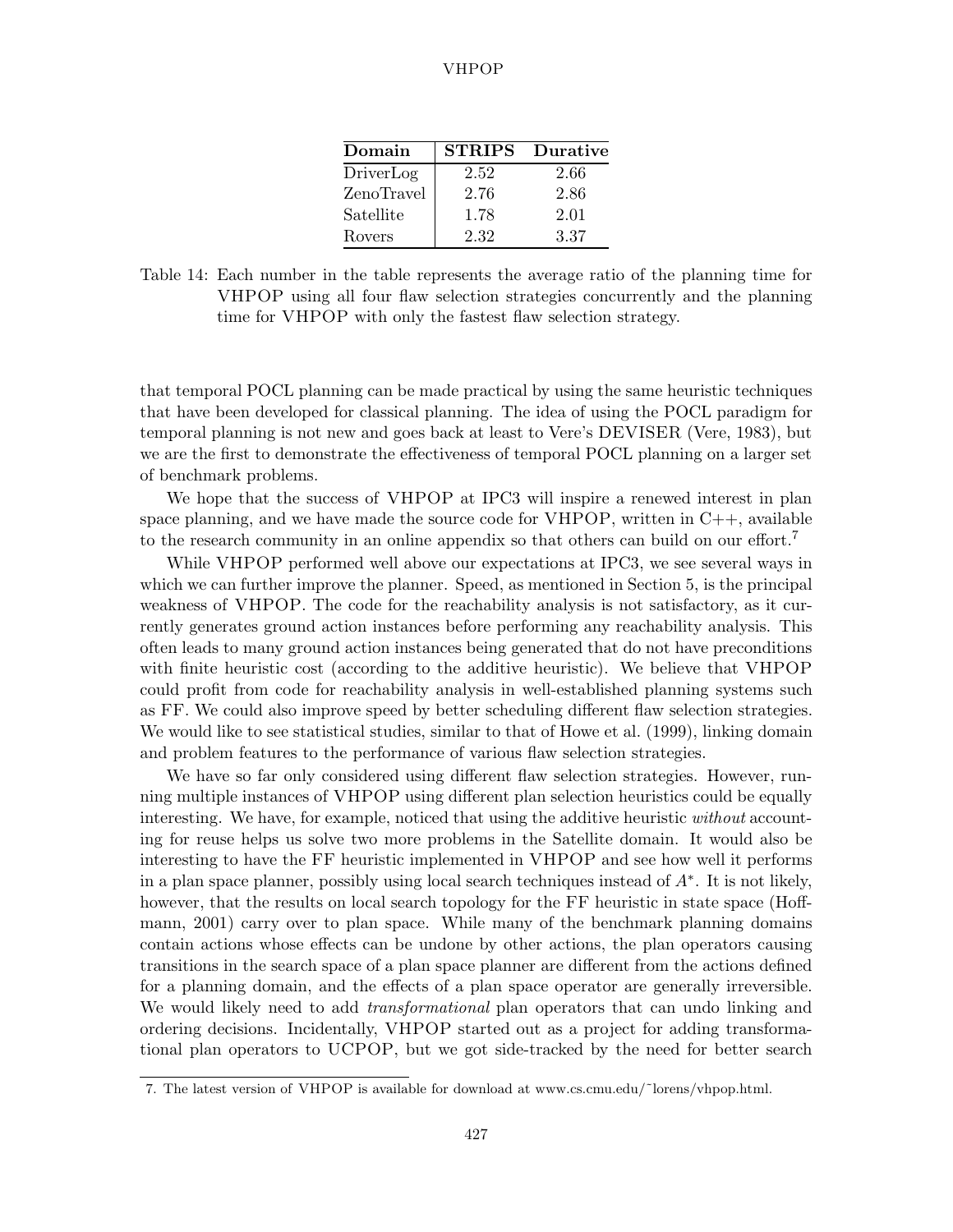control, and our research on transformational POCL planning was suspended. With the recent improvements in search control for POCL planners, it may be worthwhile to once again consider adding transformational plan operators.

In addition to considering different search control heuristics, we could also have instances of VHPOP working with lifted actions instead of ground actions. Recent improvements to the code have significantly reduced the overhead for maintaining binding constraints, making planning with lifted actions look considerably more favorable than was reported in earlier work (Younes & Simmons, 2002). Planning with lifted actions could be beneficial for problems with a high branching factor in the search space due to a large number of objects.

We would also like to see support for numeric effects and preconditions in future versions of VHPOP. This would make VHPOP fully compatible with PDDL2.1. We have also mentioned the need for plan ranking heuristics better tailored for temporal planning, so that VHPOP's performance in terms of plan execution time for domains with durative actions can approach the performance of the best temporal planners at IPC3.

## **Acknowledgments**

This effort was sponsored by the Defense Advanced Research Project Agency (DARPA) and the Army Research Office (ARO), under contract no. DAAD19-01-1-0485. The U.S. Government is authorized to reproduce and distribute reprints for Governmental purposes notwithstanding any copyright annotation thereon. The views and conclusions contained herein are those of the authors and should not be interpreted as necessarily representing the official policies or endorsements, either expressed or implied, of DARPA, ARO, or the U.S. Government.

## **References**

- Bitner, J. R., & Reingold, E. M. (1975). Backtrack programming techniques. *Communications of the ACM*, *18* (11), 651–656.
- Blum, A. L., & Furst, M. L. (1997). Fast planning through planning graph analysis. *Artificial Intelligence*, *90* (1–2), 281–300.
- Bonet, B., & Geffner, H. (2001a). Heuristic Search Planner 2.0. *AI Magazine*, *22* (3), 77–80.
- Bonet, B., & Geffner, H. (2001b). Planning as heuristic search. *Artificial Intelligence*, *129* (1–2), 5–33.
- Bonet, B., Loerincs, G., & Geffner, H. (1997). A robust and fast action selection mechanism for planning. In *Proceedings of the Fourteenth National Conference on Artificial Intelligence*, pp. 714–719, Providence, RI. AAAI Press.
- Dechter, R., Meiri, I., & Pearl, J. (1991). Temporal constraint networks. *Artificial Intelligence*, *49* (1–3), 61–95.
- Gerevini, A., & Schubert, L. (1996). Accelerating partial-order planners: Some techniques for effective search control and pruning. *Journal of Artificial Intelligence Research*, *5*, 95–137.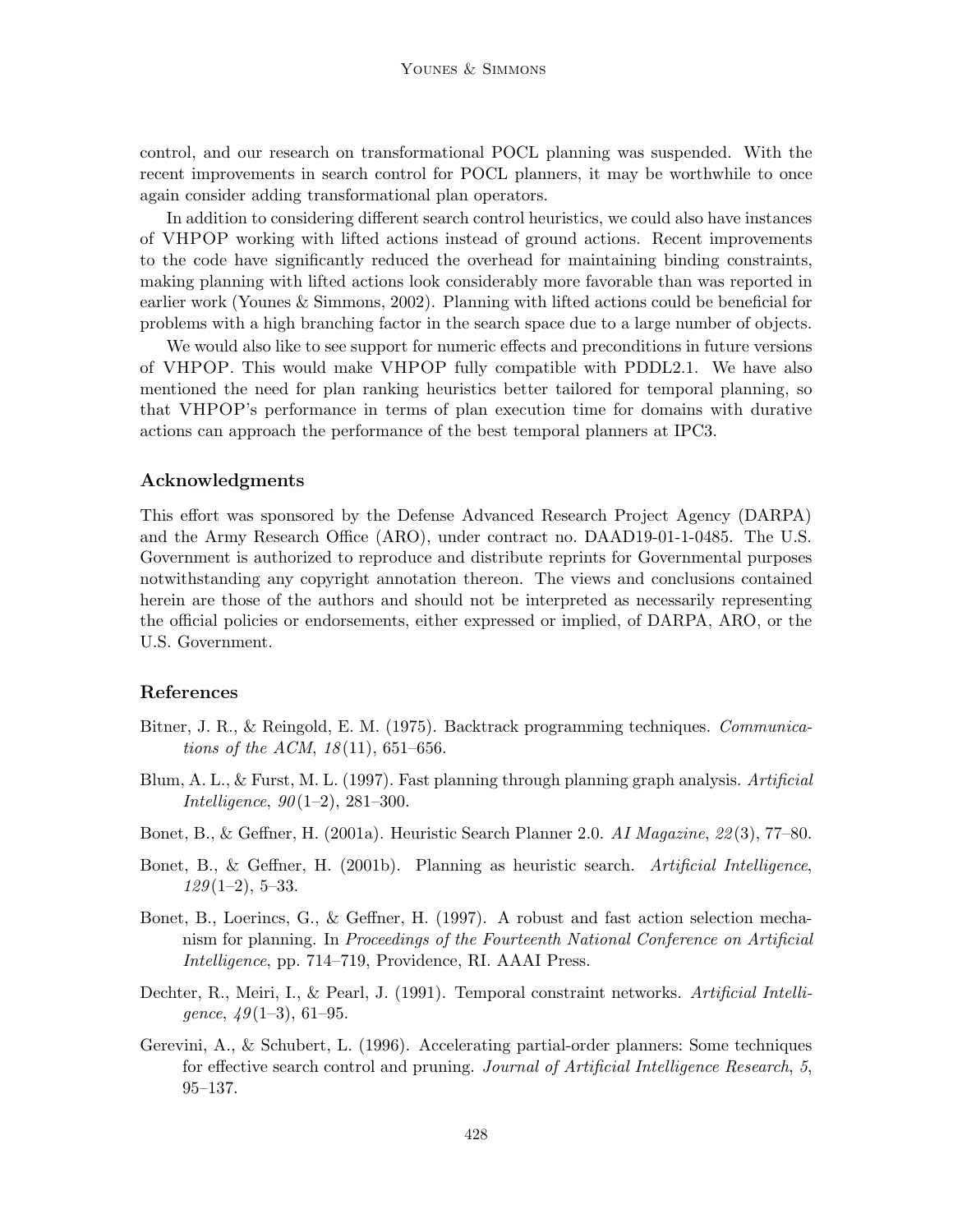- Ghallab, M., & Laruelle, H. (1994). Representation and control in IxTeT, a temporal planner. In Hammond, K. (Ed.), *Proceedings of the Second International Conference on Artificial Intelligence Planning Systems*, pp. 61–67, Chicago, IL. AAAI Press.
- Hart, P. E., Nilsson, N. J., & Raphael, B. (1968). A formal basis for the heuristic determination of minimum cost paths. *IEEE Transactions on Systems Science and Cybernetics*, *SSC-4* (2), 100–107.
- Hoffmann, J. (2001). Local search topology in planning benchmarks: An empirical analysis. In Nebel, B. (Ed.), *Proceedings of the Seventeenth International Joint Conference on Artificial Intelligence*, pp. 453–458, Seattle, WA. Morgan Kaufmann Publishers.
- Hoffmann, J., & Nebel, B. (2001). The FF planning system: Fast plan generation through heuristic search. *Journal of Artificial Intelligence Research*, *14*, 253–302.
- Howe, A. E., Dahlman, E., Hansen, C., Scheetz, M., & von Mayrhauser, A. (1999). Exploiting competitive planner performance. In Biundo, S., & Fox, M. (Eds.), *Proceedings of the 5th European Conference on Planning*, Vol. 1809 of *Lecture Notes in Computer Science*, pp. 62–72, Durham, UK. Springer.
- Joslin, D., & Pollack, M. E. (1994). Least-cost flaw repair: A plan refinement strategy for partial-order planning. In *Proceedings of the Twelfth National Conference on Artificial Intelligence*, pp. 1004–1009, Seattle, WA. AAAI Press.
- Kautz, H., & Selman, B. (1996). Pushing the envelope: Planning, propositional logic, and stochastic search. In *Proceedings of the Thirteenth National Conference on Artificial Intelligence*, pp. 1194–1201, Portland, OR. AAAI Press.
- Laborie, P., & Ghallab, M. (1995). Planning with sharable resource constraints. In Mellish, C. S. (Ed.), *Proceedings of the Fourteenth International Joint Conference on Artificial Intelligence*, pp. 1643–1649, Montreal, Canada. Morgan Kaufmann Publishers.
- McAllester, D. A., & Rosenblitt, D. (1991). Systematic nonlinear planning. In *Proceedings of the Ninth National Conference on Artificial Intelligence*, pp. 634–639, Anaheim, CA. AAAI Press.
- McDermott, D. (1999). Using regression-match graphs to control search in planning. *Artificial Intelligence*, *109* (1–2), 111–159.
- McDermott, D. (2000). The 1998 AI planning systems competition. *AI Magazine*, *21* (2), 35–55.
- Nguyen, X., & Kambhampati, S. (2000). Extracting effective and admissible state space heuristics from the planning graph. In *Proceedings of the Seventeenth National Conference on Artificial Intelligence*, pp. 798–805, Austin, TX. AAAI Press.
- Nguyen, X., & Kambhampati, S. (2001). Reviving partial order planning. In Nebel, B. (Ed.), *Proceedings of the Seventeenth International Joint Conference on Artificial Intelligence*, pp. 459–464, Seattle, WA. Morgan Kaufmann Publishers.
- Penberthy, J. S., & Weld, D. S. (1992). UCPOP: A sound, complete, partial order planner for ADL. In Nebel, B., Rich, C., & Swartout, W. (Eds.), *Proceedings of the Third International Conference on Principles of Knowledge Representation and Reasoning*, pp. 103–114, Cambridge, MA. Morgan Kaufmann Publishers.